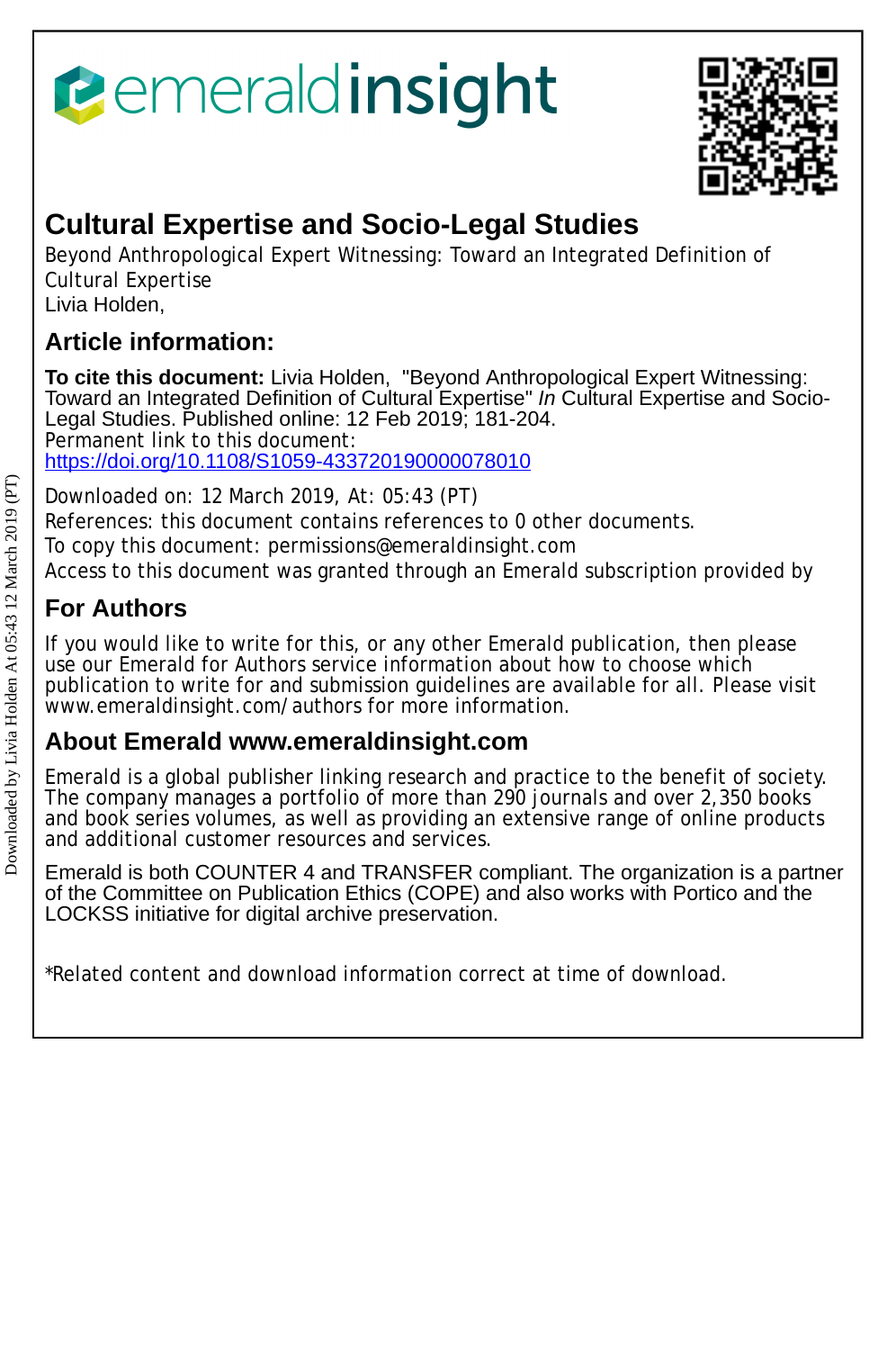# BEYOND ANTHROPOLOGICAL EXPERT WITNESSING: TOWARD AN INTEGRATED DEFINITION OF CULTURAL EXPERTISE

Livia Holden

# ABSTRACT

This chapter explores expert witnessing in anthropology and the raison d'être of cultural expertise as an integrated socio-legal concept that accounts for the contribution of social sciences to the resolution of disputes and the protection of human rights. The first section of this chapter provides a short historical outline of the occurrence and reception of anthropological expertise as expert witnessing. The second section surveys the theoretical reflections on anthropologists' engagement with law. The third section explores the potential for anthropological expertise as a broader socio-legal notion in the common law and civil law legal systems. The chapter concludes with the opportunity and raison d'être of cultural expertise grounded on a skeptical approach to culture. It suggests that expert witnessing has been viewed mainly from a technical perspective of applied social sciences, which was necessary to set the legal framework of cultural experts' engagement with law, but had the consequence of entrenching the impossibility of a comprehensive study of anthropological expert witnessing. While this chapter adopts a skeptical approach to culture, it also argues the advantages of an interdisciplinary approach that leads to an integrated definition of cultural expertise.

Keywords: Cultural expertise; expert witnessing; common law and civil law; international private law; engaged anthropology; law and culture

Cultural Expertise and Socio-Legal Studies: Special Issue

Studies in Law, Politics, and Society, Volume 78, 181-204

Copyright  $\odot$  2019 by Emerald Publishing Limited All rights of reproduction in any form reserved

ISSN: 1059-4337/doi:[10.1108/S1059-433720190000078010](http://dx.doi.org/10.1108/S1059-433720190000078010)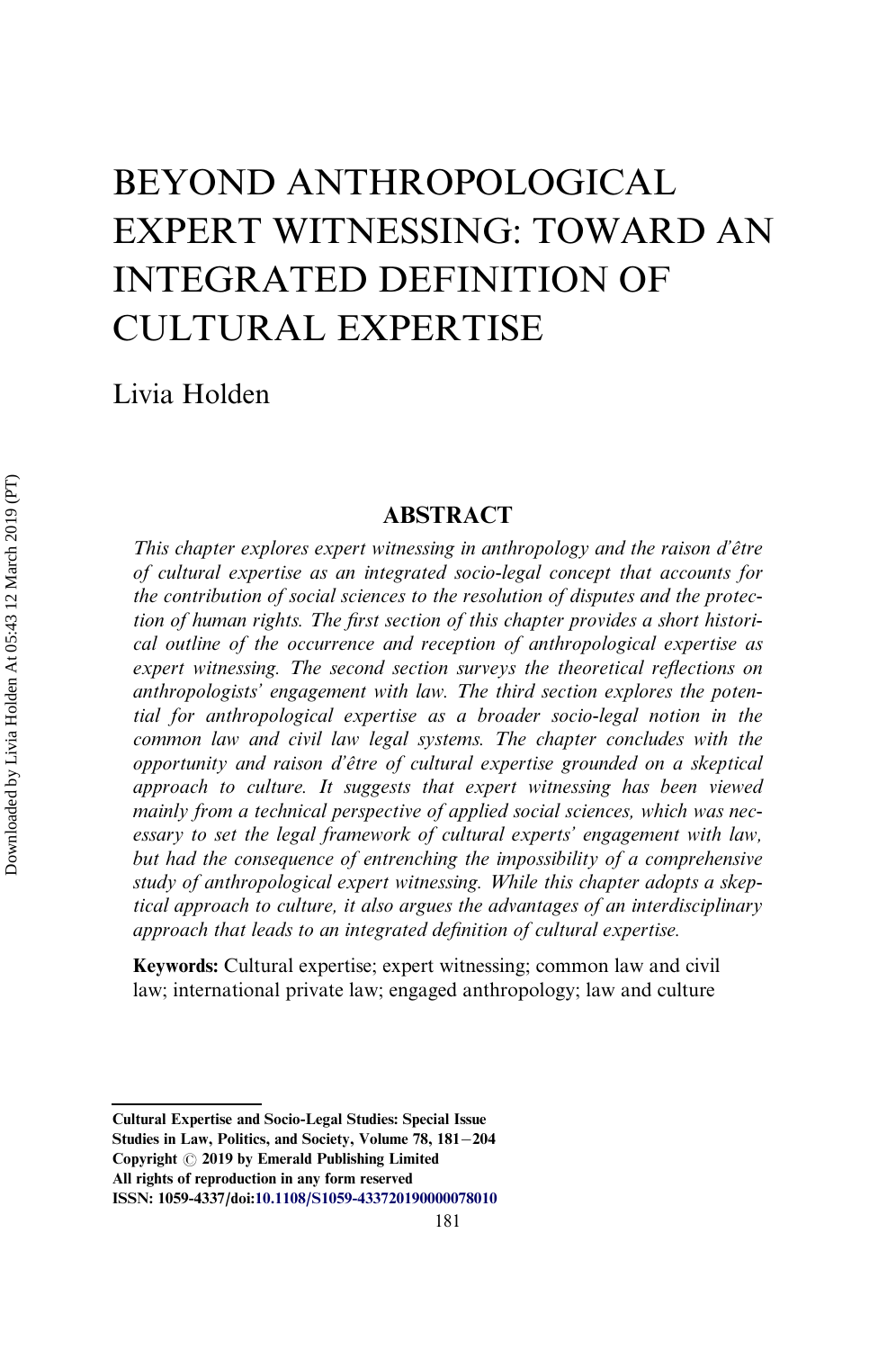# INTRODUCTION

Political agendas and governmental policies in post-war America, Europe, and Australia have frequently featured social diversity as a goal whose accomplishment has time and again proved difficult. Yet, social sciences and applied social sciences have been deeply involved with the notion of social diversity. Sociolegal scholarship has developed articulated reflections on the accommodation of ethnic and religious minorities. Experts with a variety of backgrounds have been instructed in legal proceedings involving members of ethnic minorities and diasporic communities. Anthropologists have acted as experts for a range of cases, which have consistently expanded, ranging from indigenous rights to asylum rights, including migration laws and many other subfields in both public and private law. Anthropological expertise, mainly in the form of expert witnessing, has even acquired a role in those legal systems, that do not specifically provide for it or are reluctant to consider non-Western laws as bearing any kind of extra-territorial impact. However, cultural expertise as a socio-legal concept that defines the contribution of cultural anthropology as expertise beyond the legal institution of expert witnessing has not yet been fully theorized.

# ANTHROPOLOGICAL EXPERT WITNESSING

Anthropological expertise in the form of expert witnessing and consultancies for providing an expert opinion, or expert information, has been one of the activities, if not the activity par excellence, of applied anthropology. In fact, the use of anthropological knowledge for dispute resolution, law making, and governance, for good or bad, has been frequent throughout the history of anthropology. Yet, as we will see, whilst actual records of an extended engagement of anthropologists with law are few and sparse, the criticism against it has been unwavering. [Grillo \(1985\),](#page-21-0) [Grillo and Stirrat \(1997\)](#page-21-0) and [Sillitoe \(2006\)](#page-23-0) have all remarked that applied anthropology has been a source of trouble more than anything else. In fact, anthropologists, and anthropology have been the object of criticism on the one hand for unethical collaborationism with colonialism and dictatorial regimes, and on the other for radical relativism that would condone unacceptable practices [\(Gellner, 1985;](#page-21-0) [Sandall, 2001\)](#page-23-0). This chapter will evoke some of the most well-known cases of expert witnessing including also the policy-related use of anthropological knowledge. For limitations linked to the paucity of sources this excursus is patchy. Since historians of anthropology have usually focused on either the United States or Britain, and sometimes on France, the factual variety of anthropologists' involvement with law across the world has not been recorded systematically. Other contributions in this same issue provide good examples of the various extents and modalities of anthropologists' engagement with law but to date no systematic attempt has been made to review it beyond specific cases. This section will nevertheless attempt to devise a timeline, which relies mainly on the history of British and American anthropology with the inclusion of Australian and Continental European sources. It intends to position the practice of expert witnessing and related activities, within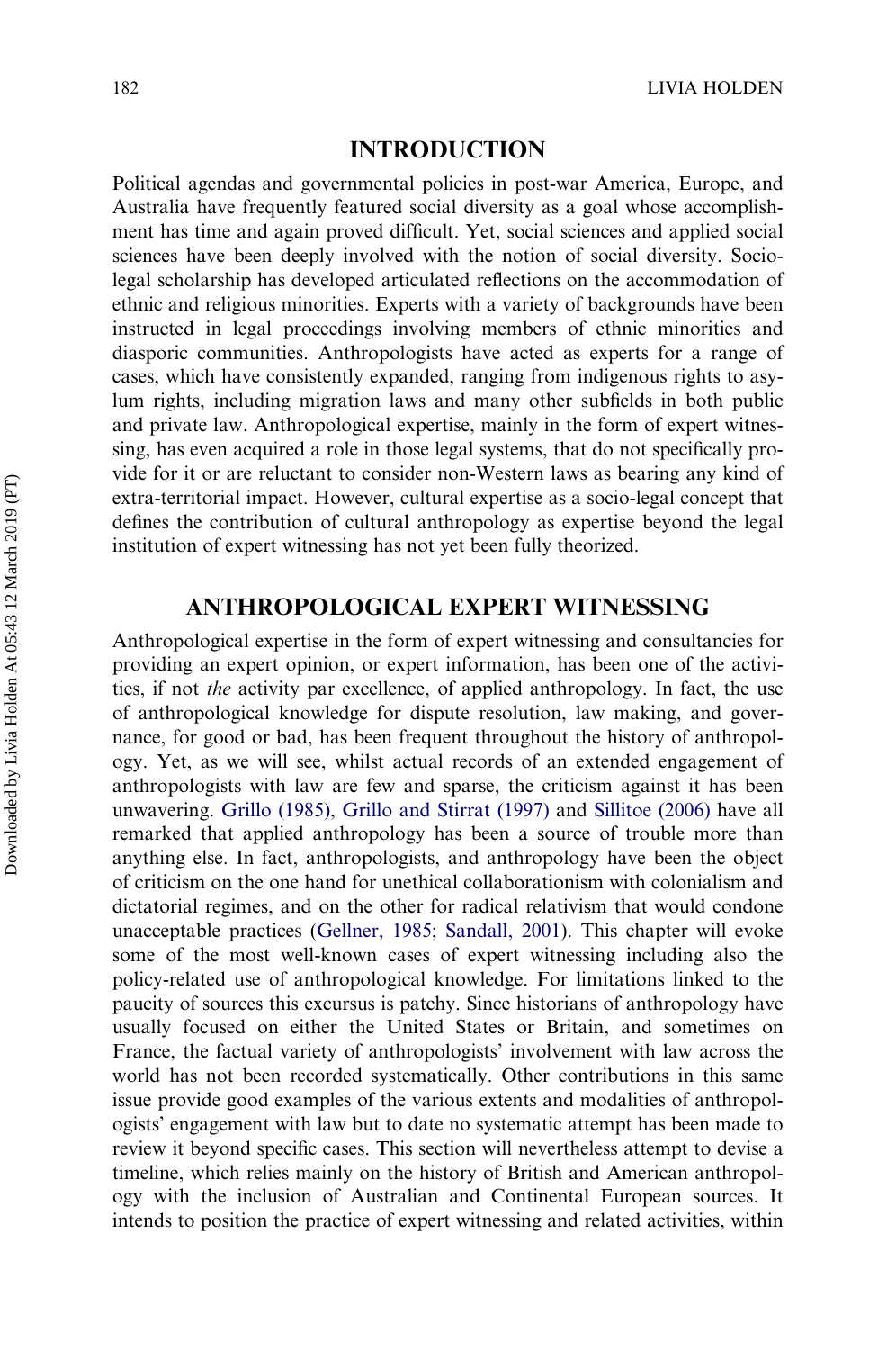a broader framework that exceeds the legal approach. This extended framework will constitute the grounds on which to articulate the notion of cultural expertise.

#### From "Anthropology before Anthropology" to Colonial Anthropology

The engagement of travelers, missionaries, and sometimes colonial administrators, in activities that today would be considered as "cultural" mediation, dates back to the so-called "anthropology before anthropology" ([Kuklick, 2008](#page-22-0)). Yet, it was only in the mid-nineteenth century that the American Bureau of Ethnology and the London Ethnological Society were established with government facilitations. American applied anthropology evolved quite early into "savage ethnology," that is, the documentation and record of First Nations' cultures that were perceived as heading toward extinction. The use of anthropological expertise in Indian tribal claims was recorded as early as 1895 with *Choctaws v*. United States in the United States ([Gormley, 1955](#page-21-0)). In the mid-nineteenth century, British anthropology also started to play an official role in the formulation of social policies in England [\(Kuklick, 2008\)](#page-22-0).

At the end of the nineteenth century both the British colonial administration and the US government consolidated the practice to fund applied research. Thus, social scientists and anthropologists in particular, shifted toward applied anthropology and became consciously involved with policy making and colonial ruling. [Kuklick \(2008\)](#page-22-0) dates the beginning of the twentieth century, as the time when the first use of anthropologists as expert witnesses for policy making in England took place. Since 40% of volunteers for military service were rejected on health grounds, the Inter-departmental Committee on Physical Deterioration called on anthropologists for advice. The subsequent report that was published in 1904 argued for social welfare policies because "apparent signs of decline of the population's collective hereditary potential were transient, circumstantial phenomena – functions of deficient diets, housing, and exercise" and in particular, D.J. Cunningham emphasized that "enlarged opportunities for women did not lead to a decline in reproductive capacity; liberated women, freed from restrictive corsets and encouraged to exercise, were healthier." ([Kuklick, 2008](#page-22-0), p. 58).

Whilst the involvement of social scientists for policy making in Britain has remained overall poorly scrutinized, British anthropology has been criticized for its unreserved collaboration with colonial administration. The Colonial Social Sciences Research Council, founded in 1944, was done so in order to allocate funds to anthropological research connected with colonial administration. Yet, Malinowski (1926, 1929, 1930) at least initially maintained that anthropologists should use their expertise in defense of "subject" peoples. Additionally, Kulick says that despising applied anthropology, senior committee members served the academic discipline more than colonial government officials (Kulick, 2008). Concomitantly, [Evans-Pritchard and Firth \(1949\)](#page-21-0) lamented that the British administrators either did not ask for anthropologists' assistance or, eventually would not use their findings. We will see that this curious ambivalence is still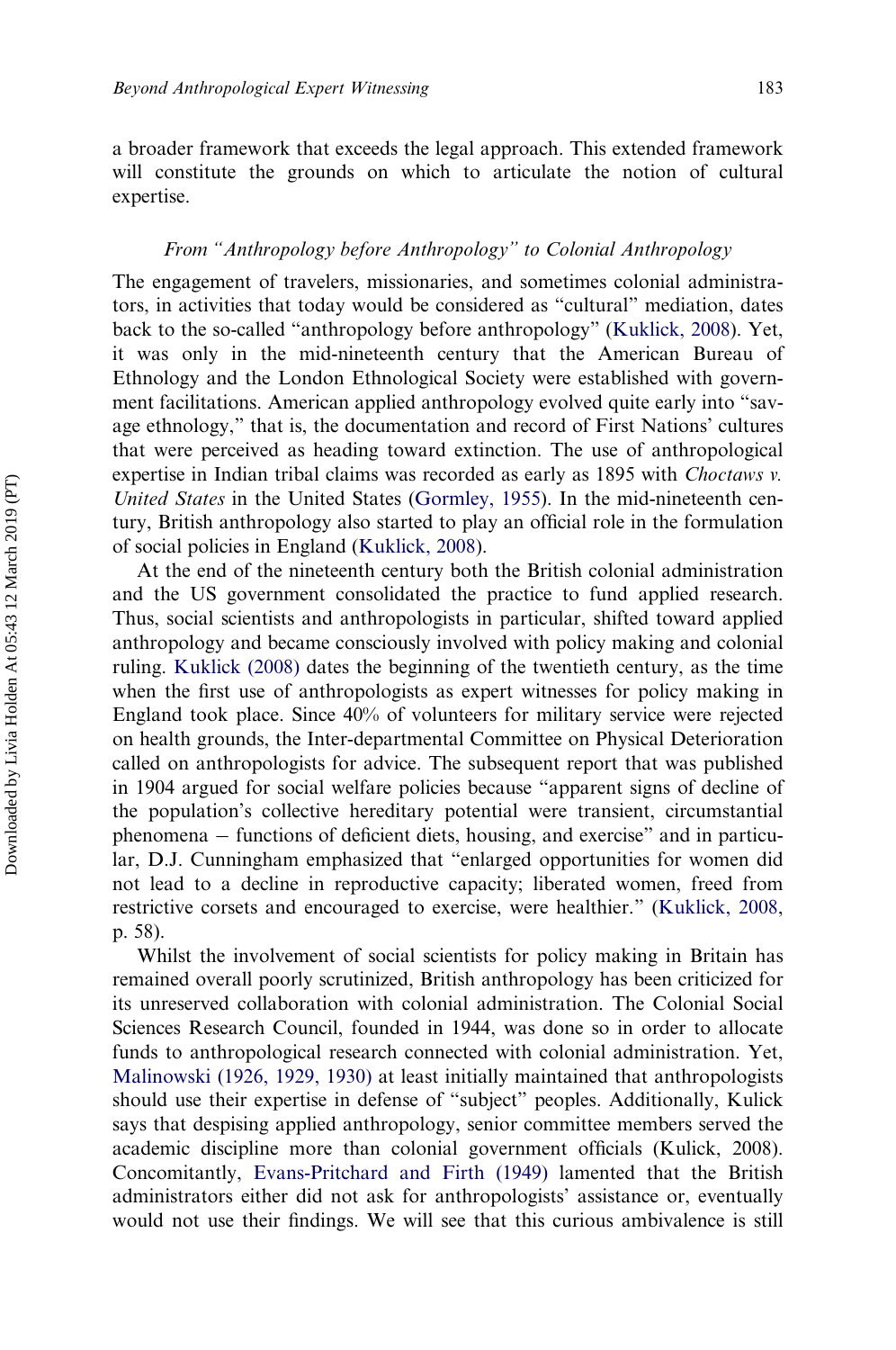present today regarding the current reluctance of some anthropologists toward applied anthropology.

#### Anthropologists and Foreign Politics

Toward the end of WWII the United States Office of War invited Ruth Benedict to write a book that could provide an understanding of Japanese culture, with the intent to predict Japanese behavior. The Chrysanthemum and the Sword was published in 1946, and to date, there are no records of its actual role in US-Japan relations. Criticism was, however, almost immediate, but not necessarily from an ethical perspective. Rather, Benedict was reproached to offer a monolithic perspective of Japanese society that would undermine its complexity, especially for what concerns the intertwined relationships between tradition and modernity ([Stoetzel, 1959;](#page-23-0) [Watsuji, 2016\)](#page-24-0).

Almost at the same time, the very capacity of anthropology to provide expert knowledge was refuted by [Hogbin \(1957, p. 245\)](#page-21-0) who argued that to the difference of civil engineers and plants breeders the anthropologist is not qualified more than the average citizen for advising on the solutions to social problems. Such was the conundrum between political pressures, social engagement, and ethics: the appropriateness of anthropology for a meaningful contribution to society on the one hand and on the other, the incapacity of anthropologists to scientifically and ethically engage in the resolution of social problems. Far from being discouraged, in 1964 the United States conceived the project Camelot as a more explicit way to use anthropological knowledge and hire anthropologists with the aim to facilitate specific political changes in developing countries. Project Camelot was prepared by a committee of social scientists as a feasibility project aiming to envision models of social systems that would predict and influence social change in the developing world. This time, the response was a neat refusal by the scientific community. In Chile, scientists reacted indignantly and the matter was brought to international attention with the result of the project being canceled for fear of diplomatic embarrassment ([Solovey, 2001;](#page-23-0) [Wakin,](#page-24-0) [1992\)](#page-24-0).

#### Anthropologists as Expert Witnesses in First Nations Litigation

Since the 1950s, anthropologists started to appear as expert witnesses in the United States with increasing frequency for cases concerning racial segregation, miscegenation laws, child custody, paternity, religious communities, and the cultural background of the defendants. Particularly remarkable was the intervention of socio-linguists in the so-called Ann Arbor trial which was initiated by members of the black community following discrimination suffered by their children at a local school. [Labov \(1982\)](#page-22-0) described how linguists, who are notorious for academic disagreement, engaged in the defense of black children against those who argued that black children's poor achievement was connected to the supposed inferiority of their language skills. Yet, the case of anthropological expert witnessing that has attracted most attention in the United States, and was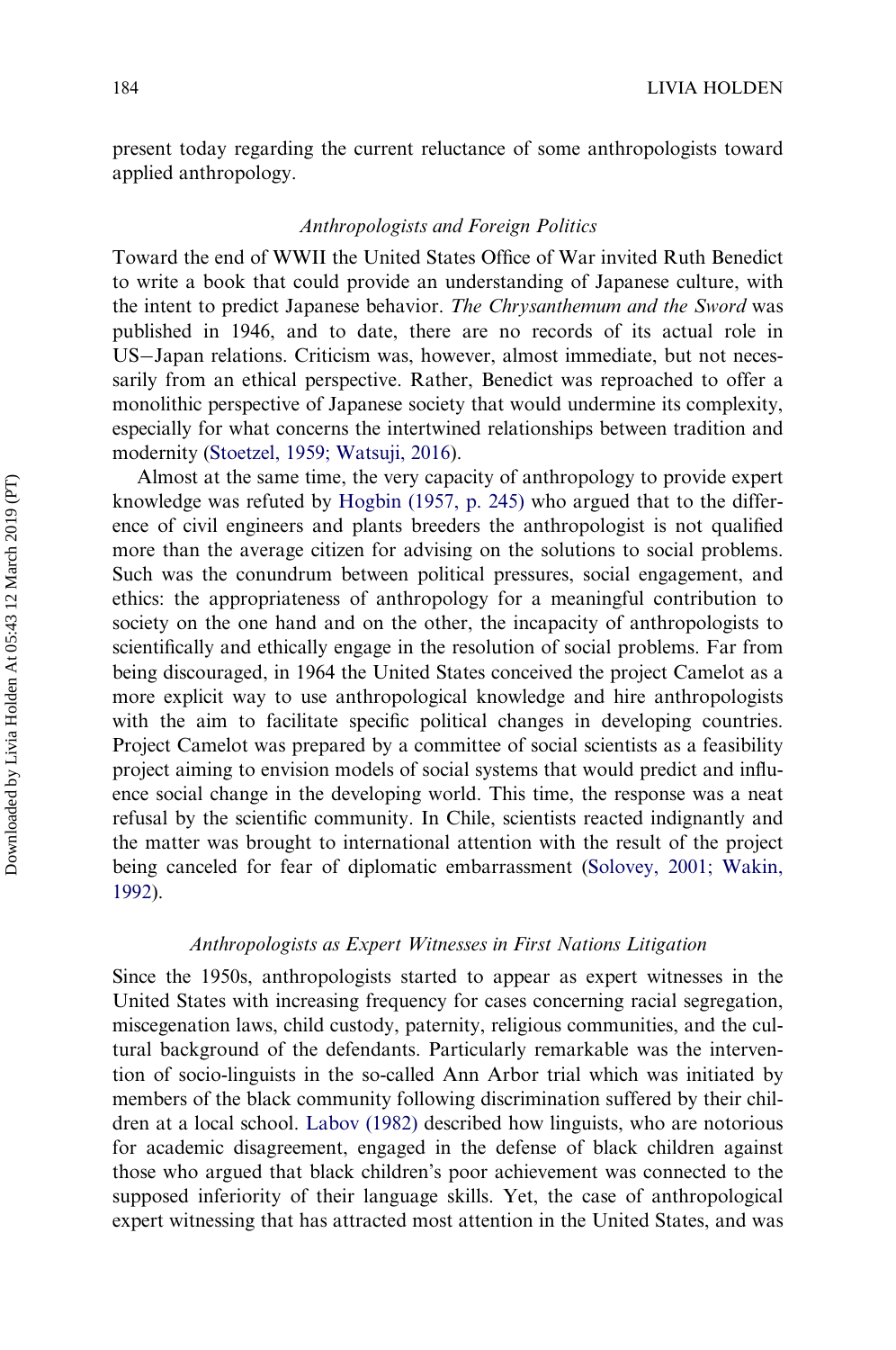meticulously recorded by anthropologists, is the Mashpee Tribe v. New Seabury Corp, regarding the possession of about 16,000 acres of land. The possession of the land depended on the Mashpee identity being regarded as a tribe, hence the entire trial sought to ascertain whether or not the Mashpee were indeed an Indian tribe. [Clifford \(1988\)](#page-20-0) presents verbatim the 41 days of testimony, detects the arguments that were developed and the kinds of witnesses that were instructed, and compares the concluding evidence of the trial with his own opinion. Clifford argues that identity has two meanings: one linked to how each single individual imagines oneself and the other which is linked to the group and pertains to a social and collective meaning. While the defense (New Seabury Corp) availed the support of historians as expert witnesses, the plaintiffs (Mashpee) depended on anthropologists. Hence, the trial is also seen as a disciplinary struggle between history and anthropology [\(Clifford, 1988,](#page-20-0) p. 317). With hindsight it appears clear why anthropologists found their role difficult under the circumstances. The discipline seemed not to have rigorous or even commonly accepted definitions, its conclusions appeared to be historically limited and politically enmeshed, and eventually loose concepts of culture were applied to the very category of tribe on which rested the land rights on trial [\(Clifford,](#page-20-0) [1988,](#page-20-0) p. 317 and f.). The verdict concluded that the people living in Mashpee did not continuously exist as a tribe or a nation and they were thus denied the right to the contended land. The same verdict was confirmed in the 1975 appeal and proceedings came to a conclusion only in 2007 when the tribe and the town of Mashpee reached an agreement. In Bingham v. Massachusetts, the Mashpee were designated as a federally recognized tribe and received a portion of the claimed land in exchange for waiving all other claims on Mashpee town.

## Post-colonial Criticism against British Anthropology and Applied Anthropology

Since the 1960s and especially from the 1970s onward, trends from inside and outside anthropology consolidated a denunciation against the discipline for providing the conceptual and theoretical models that justified colonial powers [\(Diamond, 1964;](#page-21-0) [Maquet, 1964\)](#page-22-0) and racism ([Jordan, 1968;](#page-22-0) [Memmi, 1969;](#page-22-0) [Memmi & Greenfeld, 1967\)](#page-22-0). Equally important was the criticism developed against the anthropologists who were perceived as working in the applied field and therefore not contributing to anthropological theories. Anthropologists were criticized both for providing theories that justified colonialism and, when in the field, for not engaging against colonial powers. Asad (1973, 1979) argued that colonialism allowed the anthropological study of non-European cultures and peoples by providing safe physical access to other parts of the world; and that while anthropologists have helped record and document different cultural traditions, they have also reinforced the unbalance of power introduced by colonialism.

Adam Kuper (2014) in Anthropology and Anthropologists: The British School in the Twentieth Century shows how the connection between anthropology and colonialism has been often subtle, nuanced, and sometimes ineffective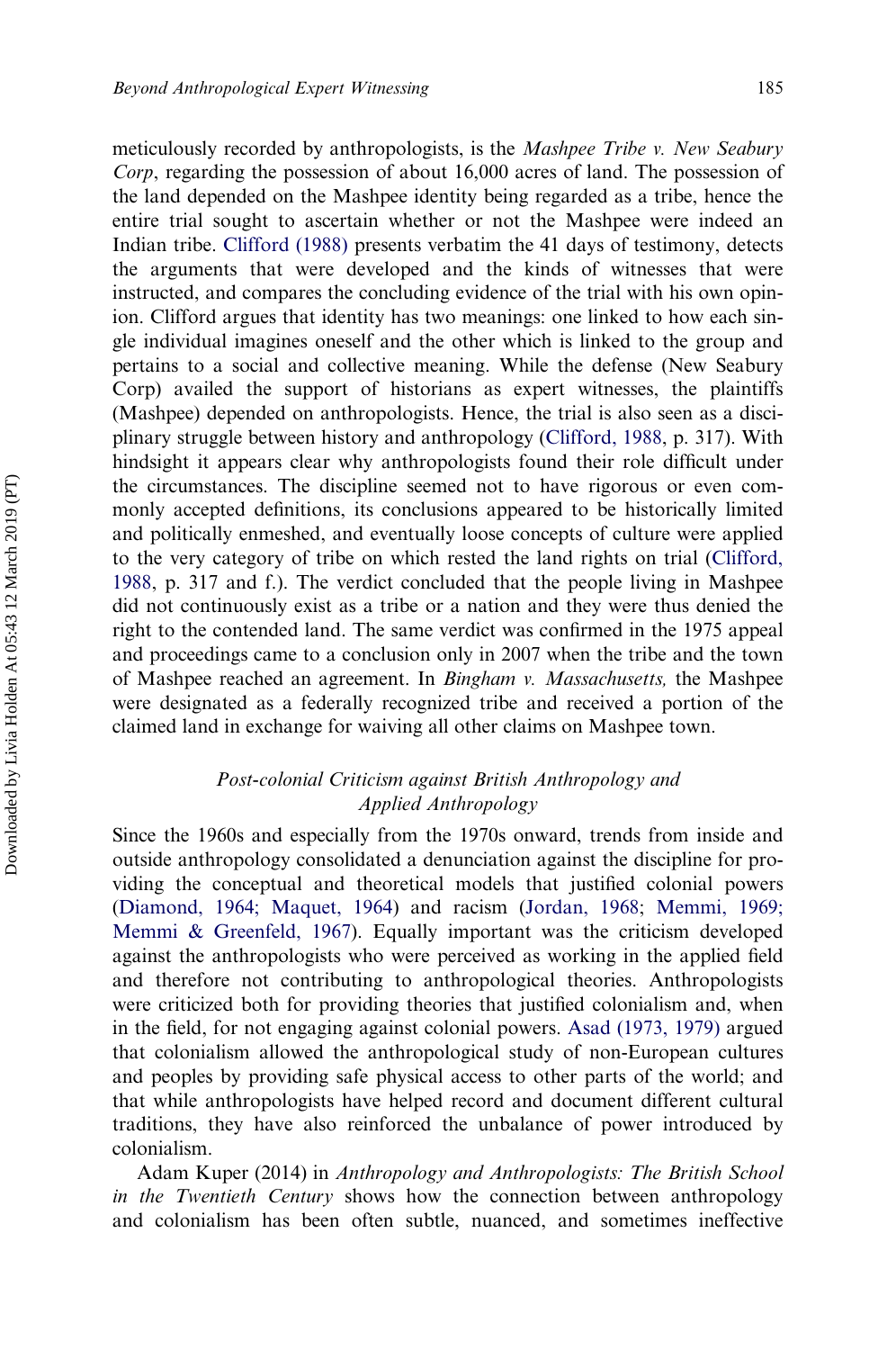186 LIVIA HOLDEN

irrespective from the intellectual honesty of the anthropologists, or the lack thereof. Applied anthropology in particular was attacked for being suspected of unethical alliances with regard underlying financial gains [\(Lewis, 1988](#page-22-0)). As a consequence, the discipline as a whole suffered from poor credibility. [Lewis](#page-22-0) [\(1973\)](#page-22-0) alerted that anthropologists' reluctance to ethically engage with people might also be imputed to the general low regard held for applied anthropology. [Diamond \(1966\);](#page-21-0) [Foster \(1969\)](#page-21-0) and Memmi and Greenfeld (1967) have argued that anthropologists, who, generally speaking, seem to have a lower status in the countries of their origins, tend to develop romanticized views of the "primitive" with a self-serving purpose of career advancement and personal revenge against their own societies. [Lewis \(1973\)](#page-22-0) writes:

When the anthropologist combines the idealization of primitive culture with the notion of cultural determinism, the result is an attitude that is both paternalist and hypocritical. The very qualities of primitive life which the anthropologist romanticizes and wants to see preserved are attributes which he finds unacceptable in his own culture. The personal freedom and selfdetermination he insists upon for himself he withholds from the "primitive" on the basis of cultural conditioning and the need for accommodation of the individual within the community. He writes enthusiastically of the highly integrated life of the "primitive," of the lack of stress experienced when there is little freedom of choice and few alternatives from which to choose; yet he defends for himself the right to make his own decision and his own choices.

However, the criticism was not only directed against unholy alliances between anthropologists and British colonizers. The use of anthropological knowledge in the French colonies did not lead to any less criticism even though this was directed at the quality of knowledge more than at its political stance. [Wooten \(1993\)](#page-24-0) describes the corpus of legal ethnographies that colonial administrators felt to be of particular assistance to colonial power. These were compilations of "native" customs, mainly family law, by the so-called administrators-ethnographers, or evolutionary thinkers who thought that the Africans would evolve in the same way as the Europeans. [Wooten \(1993\)](#page-24-0) and [Rodet \(2007\)](#page-23-0) reported that the application of "native" law in French Colonial Africa through the use of ethnographic experts contributed to nothing but the "invention of tradition." [Hobsbawm and](#page-21-0) [Ranger \(1983\)](#page-21-0) and [Vanderlinden \(1996\)](#page-23-0) have shown, respectively, in the fields of history and law that anthropologists have most often than not contributed together with other scholars to the construction of imperial grandeurs in Africa and Asia. As a notable exception, Luc De Heusch, a Belgian anthropologist and filmmaker, denounced colonialism and the perverse effects of nationalism and in particular exposed the role of Belgians in the exacerbation of ethnic rivalries that led to the Rwandan genocide (De [Heusch, 1995\)](#page-21-0). Around the same time neo-Marxist anthropology stressed the connection between inequality and access to resources but its arguments developed essentially on a theoretical level.

#### Anthropologists as Expert Witnesses in Aborigines Litigation

Toward the end of the twentieth century, while in Europe and in North America positioning regarding colonialism and anthropology became pivotal in the academic scrutiny that led to the reflexive turn of the discipline, in Australia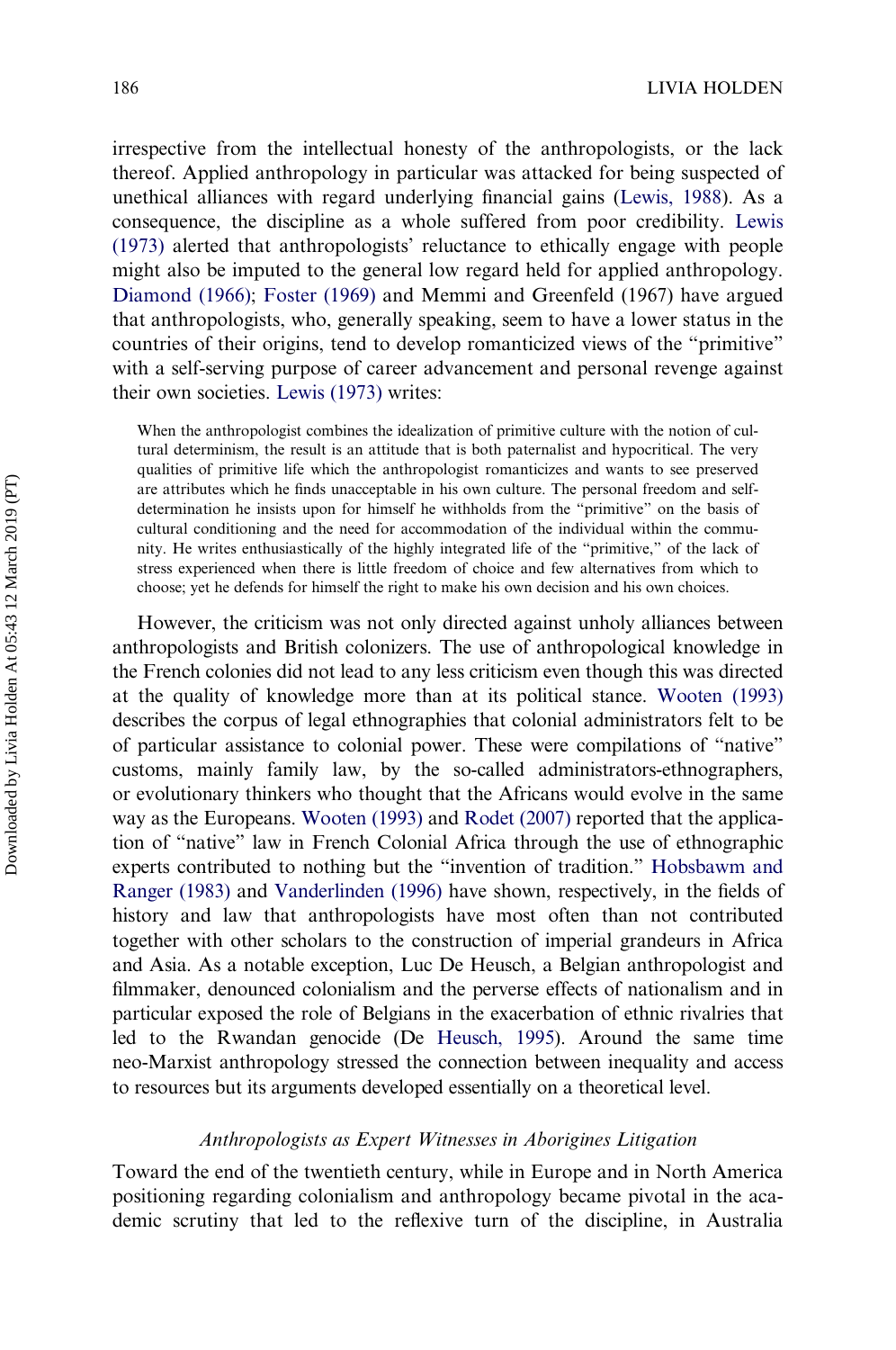anthropologists consolidated the practice of expert witnesses without attracting much attention from the broader scholarship. The bulk of litigation for which anthropologists were instructed as expert witnesses had started in the 1970s following the land rights legislation in the Northern Territory. The admissibility of anthropologists' testimony in Australia was sanctioned in Milirrpum v Nabalco by Justice Blackburn who discussed whether the evidence presented by the anthropologist was hearsay because it was based on what the anthropologist had been told by other people, specifically in this case indigenous informants. Justice Blackburn concluded that "[t]he anthropologist should be able to give his opinion based on his investigation by processes normal to his field of study, just as any other expert does."

Expectedly, anthropological expert witnessing in Australia has also been fraught with a sentiment of failure and uneasiness the epitome of which was the Hindmarsh Island case. In 1994 a group of Aboriginal women who were opposing the construction of a bridge on the basis of the religious and cultural significance of the area, were accused of fabrication. Anthropologists were appointed as expert witnesses and submitted their representations. Deane Fergie, the anthropologist who submitted an appendix report which was marked as "Confidential Appendices 2 and 3: To be read by women only" was also sued for fabrication. The Hindmarsh Island Royal Commission refused the women's claims and the bridge was completed in 2001. Additionally, the confidentiality of Fergie's report was not taken seriously and to the adverse conclusion of the trial added the shame of disclosure of sensitive information for the proponents. This case made newspaper headlines, and also disclosed professional rivalries and gender perceptions in academia. Philiph Jones who had been appointed as expert by the Royal Commission argued that Fergie was acting for self-serving purposes linked to her feminist and anarchist agenda, and that she was not an expert [\(Lucas, 1996](#page-22-0)). The *Hindmarsh Island* case was declared as the failure of anthropology for not conveying the nature of anthropological fieldwork and the specificity of the knowledge that it produces ([Lucas, 1996,](#page-22-0) p. 51). Positions on this particular case remain polarized but one thing seems clear: the difficulty, and in this case, the impossibility to translate anthropological data into evidence in court.

#### Criticism against Colonial Attitudes of Applied Anthropology in North America

[Pinkoski \(2007\)](#page-22-0) argues that while much has been written regarding the link between British colonialism and anthropology, there has been a gap in the literature concerning colonialism and anthropology in North America. Pinkoski examines Julian Steward's theory and the role that Steward played in helping the US government in legal cases before the Indian Claims Commissions. Pinkoski concludes that Steward  $-$  by acting as the expert witness and advisor for the US government  $-$  played an important role in the US colonial strategy to deny land rights to Native Americans. Furthermore, as expert witness before the Indian Claims Commission, Steward portrayed the Indians of the Great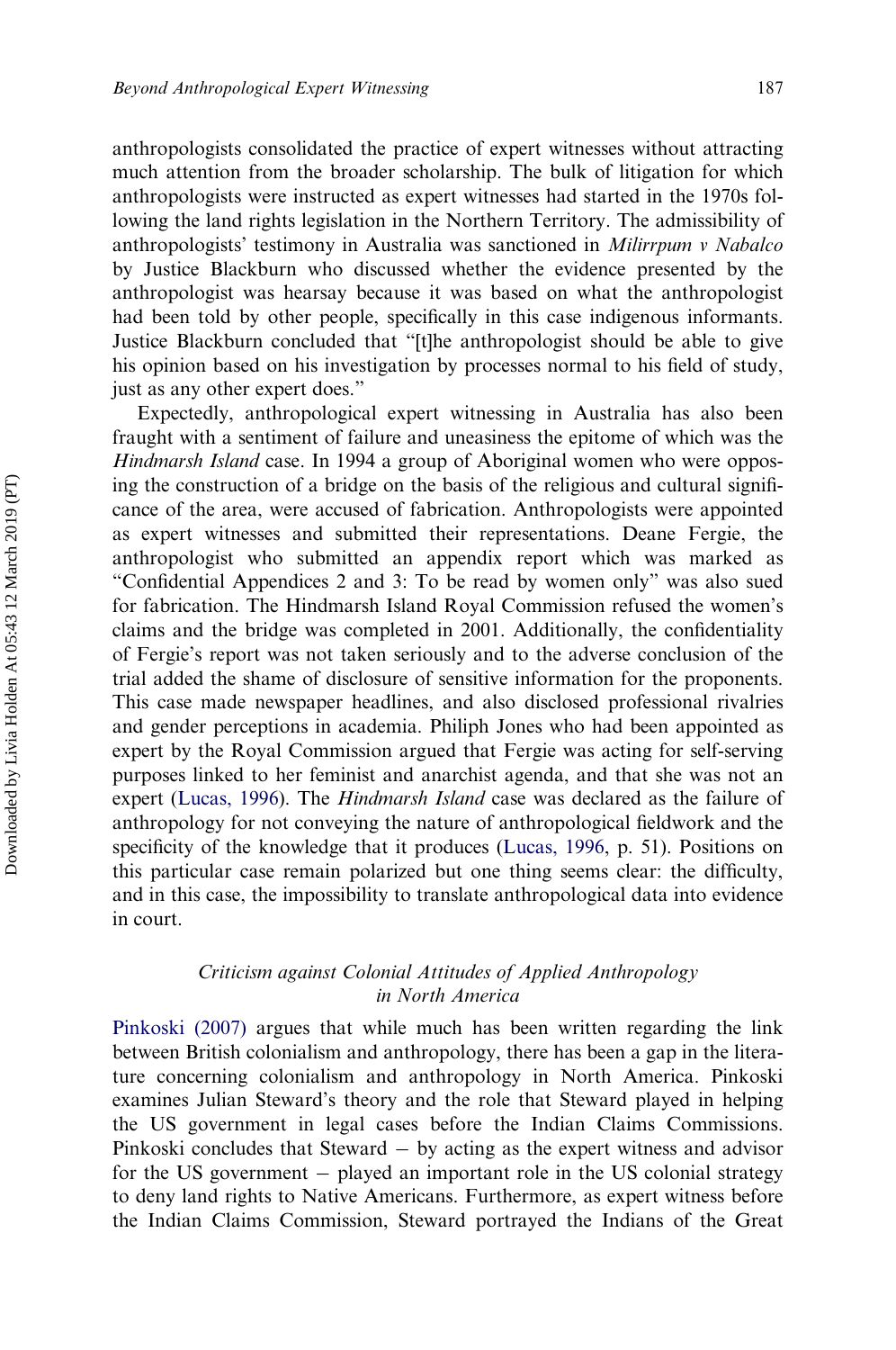Basin as being at the lowest rung in social evolution, which was further used to deny Native Americans their land rights. Pinkoski uses the example of Steward to highlight the connection between anthropology and colonialism in the US and the role that anthropology continues to play in North America concerning the issue of land rights of indigenous peoples. Pinkoski calls on anthropologists in the US and Canada to reconsider the role that their discipline has played and continues to play in the struggle between colonial authorities and indigenous communities regarding issues of land rights. [Gough \(1968\)](#page-21-0), [Lewis \(1973](#page-22-0)), George [Stocking \(1991\),](#page-23-0) and Peter [Pels \(1997\)](#page-22-0) have deconstructed the intimate connection between colonialism and anthropology by stressing the need for a new method of self-reflection in anthropology to recognize and address the imbalance of power between the anthropologist and their subjects.

#### Scrutiny of Anthropologists' Involvement in the Development Industry

As a new turning point, French anthropologists of law [Le Roy \(2004\)](#page-22-0) and [Kuyu](#page-22-0) [\(2001\)](#page-22-0) overcame, to some extent, the criticism against anthropologists' involvement with colonial power. As such, they argue for an increased use of ethnography in Africa in order to fight against the oversimplification of development studies that adapt the legal systems inherited from Europe to traditional legal realities in Africa. Similarly, British and American anthropology have developed a criticism toward development aid without completely undermining its benefits. By critically looking at the ways in which international aid operates, this scholarship indicates that the action of development aid is informed by the need to support certain formats of economy more than actually reaching development goals ([Escobar, 1995](#page-21-0); [Grillo & Stirrat, 1997;](#page-21-0) [Mosse & Lewis, 2005](#page-22-0)). Interestingly, two opposite approaches which had an impact on the way anthropology itself has expanded in America and in Europe have been detected: whereas anthropologists in America have been more interested in differences, anthropologists in Europe have been more interested in similarities ([Mattei &](#page-22-0) [Nader, 2008](#page-22-0), pp.  $107-110$ ). This is also due to a long-standing tension within Europe's own colonial venture between autonomy, subjection and assimilation [\(Lechat, 1994\)](#page-22-0). As such, its evolution toward assimilation in the late stages of colonialism ([Betts, 2005\)](#page-20-0) can explain the anthropological trend consisting of finding similarities within the European tradition and forcing specific stages of development.

#### Anthropology of Human Rights

The relatively recent involvement of anthropologists in social causes has largely concerned international human rights, and overall, it was received positively both within and outside academia. Even though this kind of involvement is better identified with advocacy and to a great extent exceeds the scope of this chapter, it is necessary to survey it briefly in view of the integrated definition of cultural expertise that this chapter will suggest in its conclusions.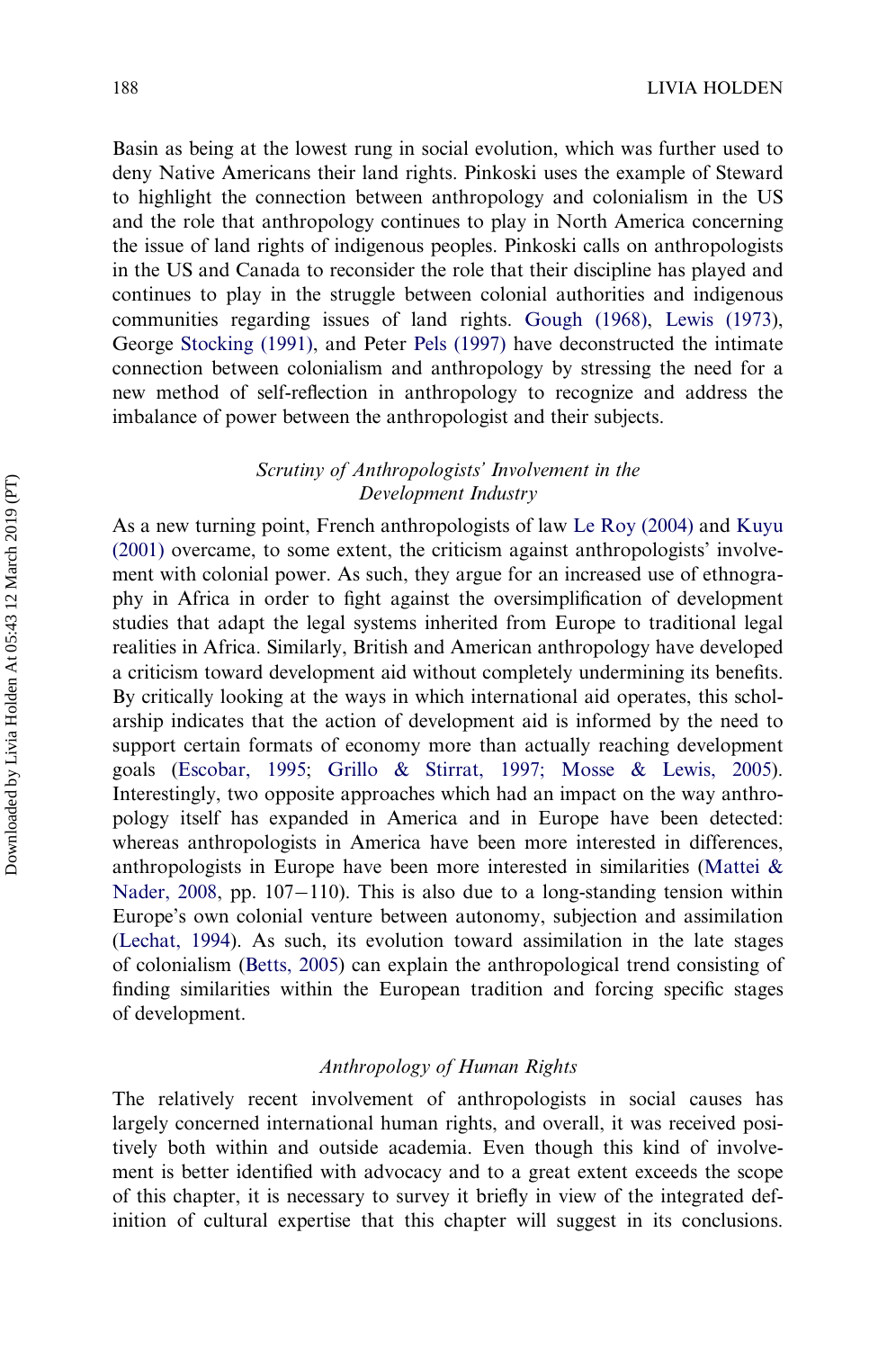Until 1987 there were no anthropological publication published that contained the term "human rights" in their title. Yet anthropologists have been involved in the development of new categories of collective rights and many also engaged with human rights activism. Anthropologists contributed to UN formulations of genocide and discrimination against women. It was also thanks to the contribution of anthropology that the principle of the interdependence and indivisibility of civil-political and economic social-cultural rights gained significance. The collection of essays edited by [MacClancy \(2002\)](#page-22-0) entitled Exotic no more, suggests that anthropologists' engagement with human rights make a strong argument against the misleading or at least outdated stereotype of the anthropologist in search of exoticism. Anthropologists [Clay and](#page-20-0) [Holcomb \(1986\)](#page-20-0) have spoken out against the human rights abuses of political dictators in Africa and Latin America but also about the complicity of US and European aid. Anthropologists [Diskin \(1991\)](#page-21-0) and [Smith \(1996\)](#page-23-0) have elucidated the ideologies and the dynamics of elite culture that marginalize and abuse indigenous people for what concerns the right to self-determination. To a great extent it seems that anthropologists have definitively confronted the limits of cultural relativism without shying away from adopting a critical approach on their own discipline. [Goodale \(2006\)](#page-21-0) and [Goodale and Merry](#page-21-0) [\(2017\)](#page-21-0) have successfully re-claimed the important role of anthropology both scrutinizing the ways in which international human rights should be framed in order to serve their original purpose, and the part it plays in law making and expert witnessing.

#### The Human Terrain System: The Embedded Anthropologist

Unfortunately, neither the failures of anthropologists' engagement with colonial and imperialist enterprise or the widespread self-reflection that characterized the discipline were an effective deterrent for the Human Terrain System (HTS) involving the engagement of anthropologists in counterinsurgency operations in Iraq and Afghanistan. The anthropologist Montgomery McFate was the initiator of the HTS program pleading for the need of the military to know the "adversary culture" and for anthropologists to abandon the ivory tower of academia [\(McFate, 2005](#page-22-0)). The HTS came almost immediately under criticism from a host of anthropologists [\(Forte, 2011](#page-21-0)). In 2009, the Commission on the Engagement of Anthropology with the US Security and Intelligence entrusted by the American Anthropology Association for formulating an official position on the members' participation in the HTS program issued a statement of firm condemnation ([CEAUSSIC, 2009\)](#page-20-0).

#### Summary of Key Themes

As we have seen through this short excursus, there is no consistent history of expert witnessing in anthropology even though there have been many such cases, which date back to the second half of the nineteenth century, and perhaps even earlier in America. The engagement of anthropologists with applied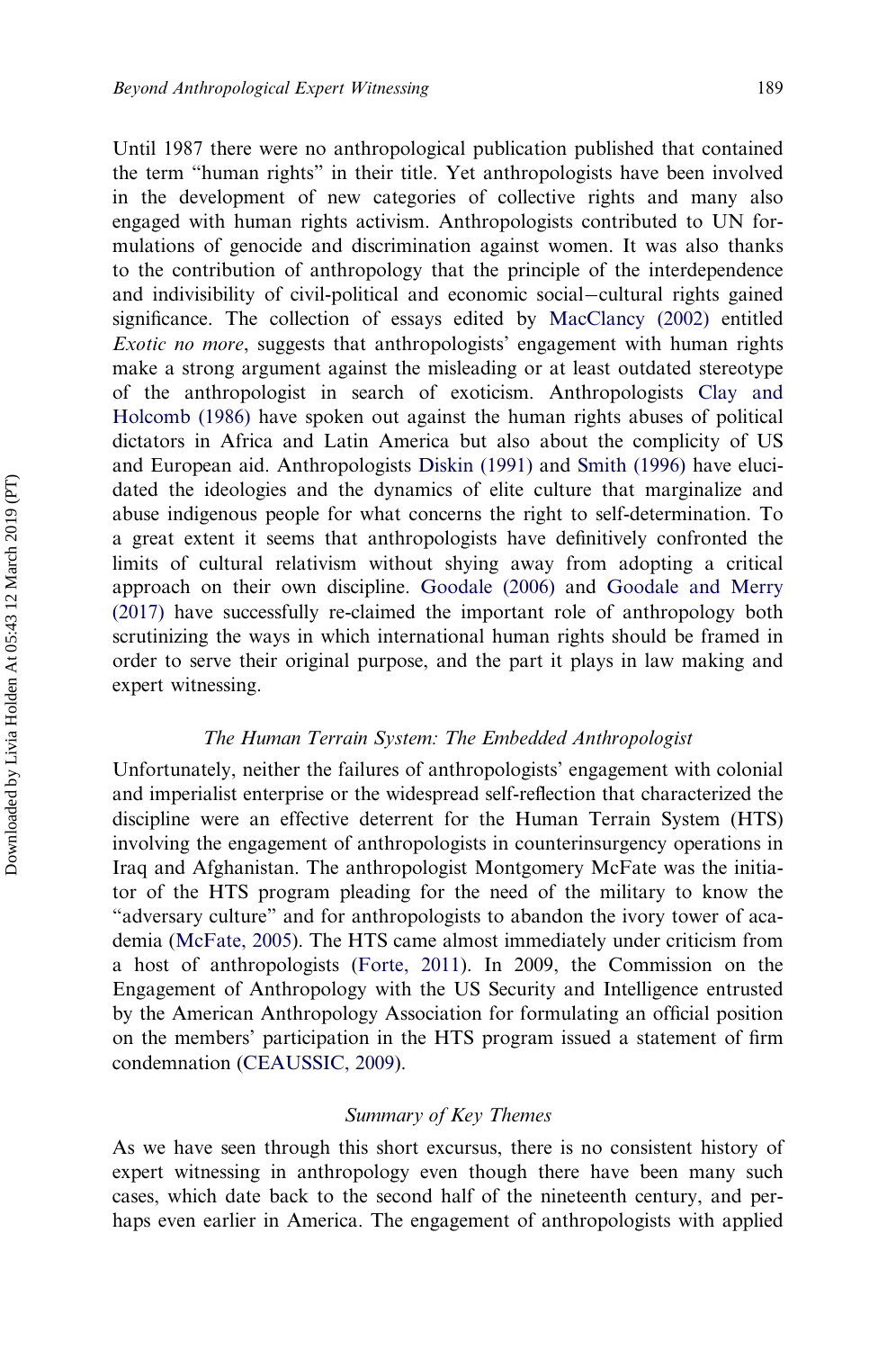anthropology, even though not always inappropriate, has nevertheless generated two main reproaches regarding the close relationship between British anthropology and colonialism and the unethical co-option of American anthropologists into counterinsurgency programs in Latin America and Southeast Asia. From a wider perspective, critics who have deconstructed the role of anthropologists as experts, in general, have gone as far as to suggest the inadequacy of anthropology vis-à-vis other disciplines and appear to have a general disregard for applied anthropology. A lack of professional cohesion as well as a vulnerability to political and financial pressure also transpires from the debates that have developed internally within the discipline of anthropology. This is particularly true in those countries where anthropology as a discipline is still affected by a lack of credibility ([Colajanni, 2014\)](#page-20-0). This chapter argues that the lack of systematic records on anthropological expert witnessing, in combination with the absence of specific socio-legal tools to appraise its impact, renders any position in favor or against anthropological expertise unsupported by evidence. However, before outlining the possibility of a research that investigates expert witnessing beyond its narrow legal definition, this chapter will now delve more into the scholarship that has recorded anthropological expertise and reflected on its best practices.

## EXPERT WITNESSING AND THE LAW

#### Deontology of Expert Witnessing

The most important contributions of anthropological and socio-legal scholarship to expert witnessing have focused on what I call as the deontology of expert witnessing: both the procedural requisites of expert witnessing and their limitations for an effective use of anthropological knowledge. [Rosen \(1977\)](#page-23-0) with his seminal article "The anthropologist as expert witness" is among the first scholars to have recorded expert witnessing as a professional contribution to the implementation of self-determination and land rights claims by indigenous groups. Adopting the same auto-critical approach that has featured in much of the anthropology of the second half of the twentieth century, Rosen spelled out the central factors affecting cultural expertise: the appropriateness of anthropological knowledge to legal proceedings and the concomitant ethical issues of expert witnessing. Rosen's arguments unfold on a pragmatic level and his reflection heavily relies on North American history. Rosen traces the use of expert witnesses in the Anglo-American legal system to argue that its use developed alongside the appearance of the jury system. While between the twelfth and the fourteenth century, the jury functioned as a group of neighbors who already had knowledge of the facts surrounding the case, this changed in the sixteenth century when the jury became a group of arbiters who were not aware of the facts. It was then that experts began to play a greater role in the legal system as they presented and explained to the jury the facts that were relevant to the case. Rosen signals that the use of social science in court is a fairly recent development and that courts increasingly cite social scientists in support of their decisions. Rosen describes vastly different cases, mainly touching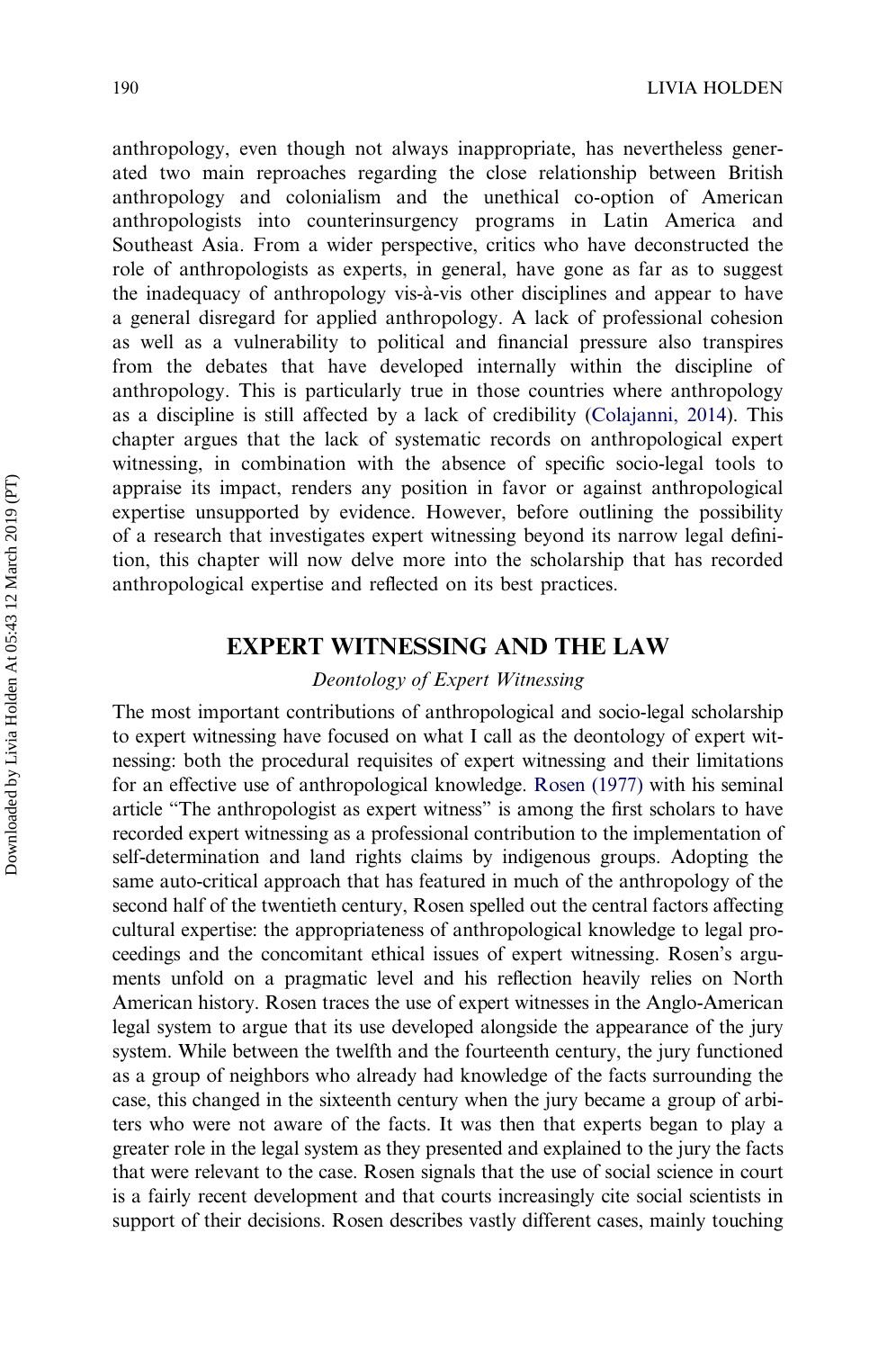on the management of ethnic diversity, in which anthropologists have been called upon to act as expert witnesses and identifies three main sets of issues. The first set of issues scrutinizes the findings that the anthropologist can submit to the court; the second delves into the reciprocal influence between lawyers and anthropologists, while the third set concerns how the anthropologists themselves view their role as expert witnesses in legal cases. While the first encompassing question concerning the adequacy of anthropological knowledge to legal proceedings have resonated with European anthropology, the three sets of questions which concern the practice of expert witnessing have remained crucial preoccupations of anthropologists acting as expert witnesses in the Anglo-Saxon legal systems.

#### Lawyers and Anthropologists

Anthropological scholarship has often argued for a collaboration between lawyers and anthropologists whilst also pointing at the intrinsic differences between lawyers' and anthropologists' thinking ([Frances, Rigby, Sevareid, Davidson, Wright,](#page-21-0) [Alvarez, and Loucky 1992\)](#page-21-0). Some legal scholarship has also fostered interdisciplinary collaboration by providing support to anthropologists involved in expert witnessing [\(Twining, 1973\)](#page-23-0). [Mertz \(1994\)](#page-22-0), in a talk during the Annual Conference of the Alaska Anthropological Association examined the reciprocal expectations between anthropologists and lawyers in the legal process and was particularly concerned by the potential misuse of anthropological expertise in court. His chapter entitled "The Role of the Anthropologist as Expert Witness in Litigation" remains of actuality in that it addresses another recurrent concern among anthropologists: the requisite of neutrality which to some extent contradicts the duty of anthropologists to be close to the participants in their research [\(Vatuk, 2011](#page-23-0)). Mertz offers advice on how anthropologists may interpret the legal requirement of neutrality and how they should ensure that it is respected. Mertz's position is explicitly liberal in that it analyzes expert witnessing as a component of the industry of litigation: while good lawyers will ask experts for their honest evaluation, others feel that experts can be paid to support a particular position under the veneer of scientific rationality. There are also experts who will agree to be paid to support a particular position. Mertz's views may be a bit too clear cut for the debates that animate today's anthropology in relation to the rights of vulnerable groups. Nevertheless, this author values the integrity of the expert witness in the legal process and offers useful advice for anthropologists in this regard. Yet, whilst for Mertz, the use of anthropological expertise for advocacy constitutes a misuse of the anthropologist's expertise, more recent scholarship attracts also the attention to the social duty of social scientists to employ all in their power to ensure substantial protection to subaltern and vulnerable groups. Scholars have also pointed out the imbalance of power in the context of anthropological expertise, where anthropologists need to cope not only with hectic rhythms and a forced pace but also politics and bureaucracies that put the language of social science at a disadvantage [\(Bell, 1998](#page-20-0); [Campbell, 2017](#page-20-0); [Haviland, 2003;](#page-21-0) [Holden,](#page-21-0) [2011;](#page-21-0) [Lucas, 1996](#page-22-0); [Ramos, 1999\)](#page-22-0).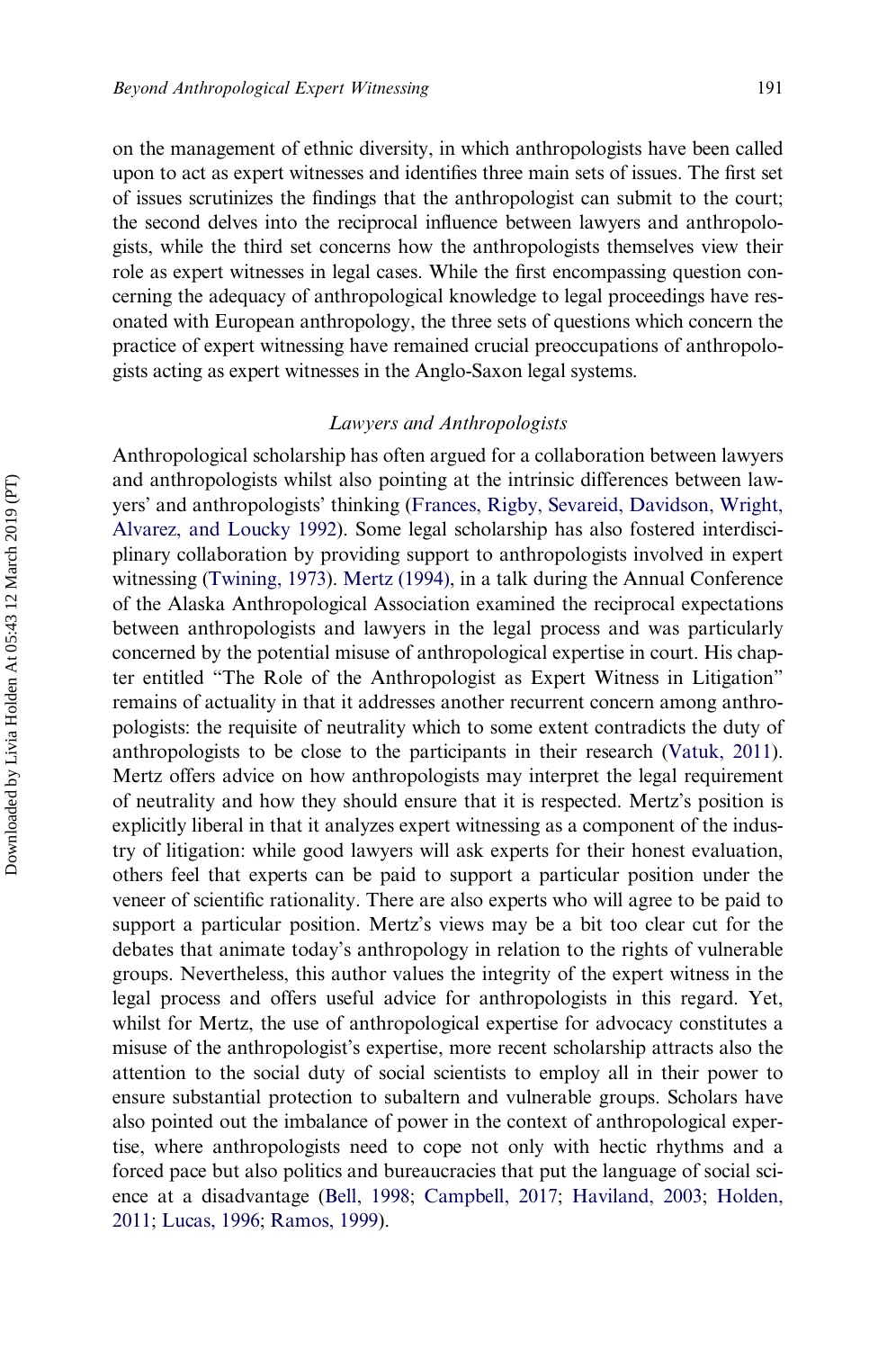## Anthropologists and Aboriginal Land Rights

Australian scholarship on native titles has demonstrated the importance for the anthropologist to become acquainted with the legal requirements of expert witnessing and shows that long-term cooperation between lawyers and anthropologists, albeit difficult, can generate a tangible impact. [Rummery \(1995\)](#page-23-0) alerts that in spite of Blackburn's precedent on the admissibility of anthropological evidence and the principle according to which the rules of evidence do not apply with legal force in the context of the Native Title Act of 1993, the hearsay rule and the rule regarding the use of opinion remain troublesome for anthropologists. According to the law of evidence in Australia, hearsay and opinions are in principle inadmissible as evidence. Hence, the court might not admit as evidence written or oral statements made by someone who is not called in as a witness as well as evidence that constitutes inferences drawn from facts. While acknowledging that in most litigation regarding native titles, the rules of evidence are relaxed to a considerable extent, Rummery argues that, from an anthropological perspective, the line between inferences drawn from facts and facts themselves is not always obvious. Rummery signals also that if the rules of evidence are strictly enforced, these will ensure that indigenous witnesses cannot give their opinion regarding their native customs and laws, no matter how knowledgeable they are about them.

[Trigger \(2004\)](#page-23-0) reflects on the legal requisites of anthropological expertise from the point of view of social sciences. He maintains that, whereas lawyers are instructed by their clients, anthropologists are *appointed* by the litigants or defendants or by the court. This means to stress on the neutral position of the anthropologist acting as an expert witness. Trigger acknowledges that political engagement is felt by some as an integrant component of the academic profession, but sees political involvement and expert witnessing as incompatible activities. Trigger's contribution that best responds to the general questions asked by Rosen in 1977 regarding the adequacy of anthropological knowledge in court is an in-depth analysis of the difference between hearsay and expert opinion. [Triggers \(2004\)](#page-23-0) cites Daniel v. Western Australia where the judge considered whether key data used by an anthropologist, that is, talk among the informants or subjects of the research, could be used as part of an expert report. The court was uncomfortable with anthropological first-hand data because these would lead to conclude that the anthropologist's conclusions are hearsay. Trigger also signals that Australian precedents have evolved to specifically consider evidence from anthropological expertise according to two types: anthropological theory and admissible hearsay because the ordinary law of evidence does not apply in hearings of statutory land claims. Australian precedents have remained somewhat ambiguous on the admissibility of hearsay in anthropological expertise. As Trigger notes, this is a potential pitfall of the use of anthropological knowledge in court.

As far as my own experience goes as an expert witness in the UK, I can attest to the fact that courts in the UK may engage in similar ambiguity by rejecting the anthropologist's conclusions if these are based on first-hand data, that is,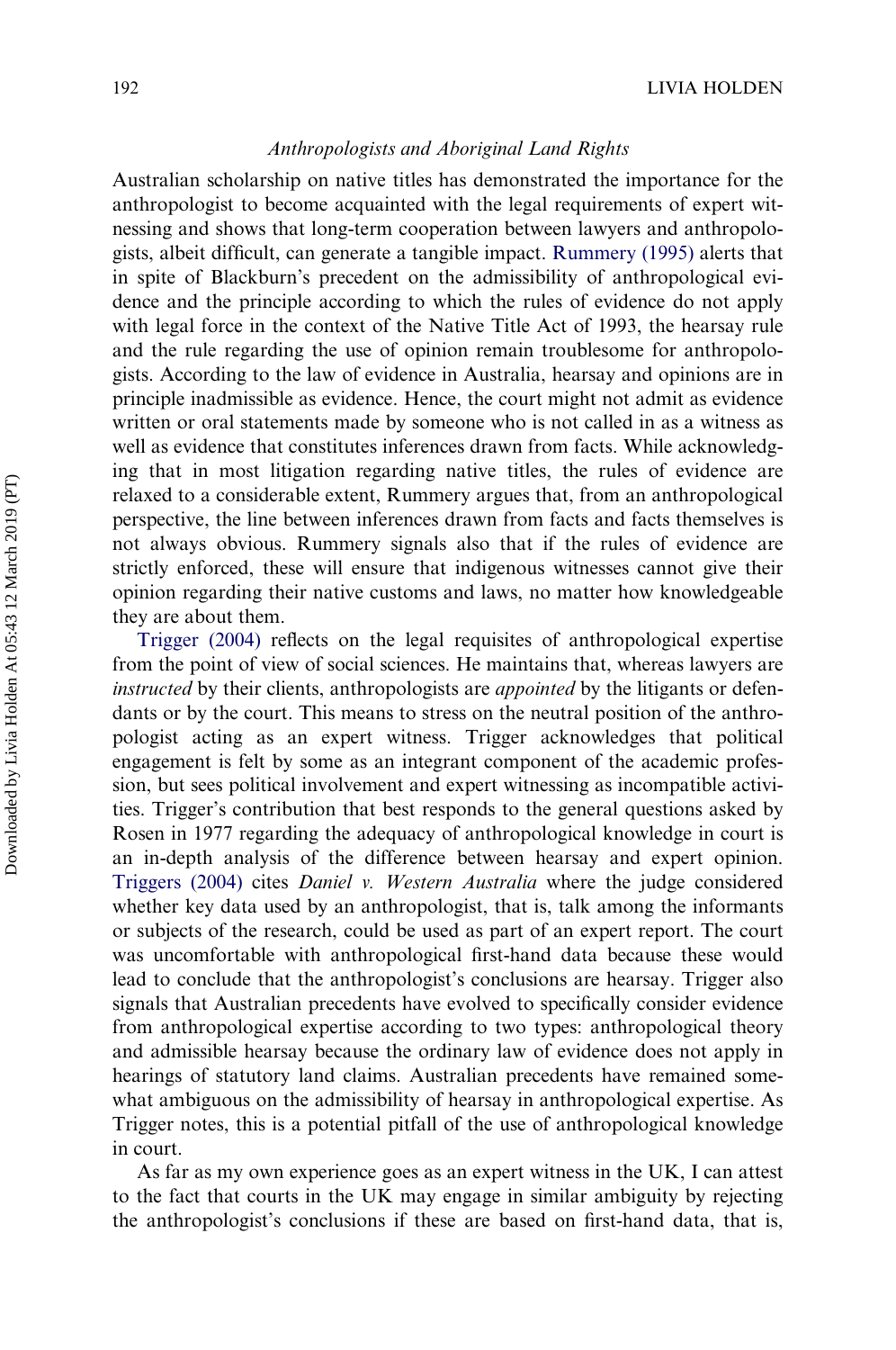hearsay according to the legal doctrine. This principle is, however, often mitigated by the application of a lower standard of evidence in certain proceedings such as those regarding asylum and, sometimes, a surprising capacity of law courts to appreciate anthropological methods.

#### Super-diversity Scholarship

A rather specialized but multidisciplinary branch of scholarship which has been in favor of applying socio-legal/anthropological expertise in Britain has based its considerations on the fact that globalization has led to a shrinking of the world, migration across the globe is becoming common, and countries are becoming more and more culturally pluralistic. This scholarship draws from Vertovec's notion of super-diversity to argue for an academic engagement in substantial respect for British minorities. [Ballard \(2007\)](#page-20-0) [Menski \(2011\)](#page-22-0) and [Shah \(2007\)](#page-23-0) have all maintained that European countries can no longer look at ethnic communities as foreign since they form an intrinsic part of European society. They argue that while these ethnic communities have learned to adapt to the culture of the majority they have retained many of their own traditions, customs, and values. Menski maintains that these ethnic groups tend to cluster together and form their own communities partly in order to adapt to the exclusion and hostility from the dominant culture and partly because they possess distinctive religious and cultural traditions. Ballard suggests that law is itself a social construct, which reflects the social realities of society and subsequently the law changes as society and culture undergo changes. In this sense, law cannot be applied universally. [Shah \(2007;](#page-23-0) [2009\)](#page-23-0) goes further in describing how non-British laws recognize private arrangements and customs that are not listed among state-sanctioned sources of law. In so doing, he has greatly contributed to relativize monolithic interpretations of law that tend to favor by default state law in the litigation of private international law.

#### Non-state Law and Legal Pluralism

At the end of the twentieth century, talk about law beyond the state was still linked with criticism regarding social inequalities and power asymmetries (Griffi[ths, 1997](#page-21-0)). Yet, the conceptualization of the plurality of laws had already started to gain consensus ([Baxi, 1986](#page-20-0); [Chiba, 1986\)](#page-20-0). Notwithstanding, both notions of legal pluralism characterized as being in opposition to legal centralism and legal pluralism as multiple rather than a unique sovereign system have been challenged on several accounts. Such criticism revolves around the fear that equal acknowledgment of the diverse practices of law would irremediably inflate the notion of state law ([Tamanaha, 1993](#page-23-0)) because of the inclusion of forms of resistance to it [\(Fuller, 1994](#page-21-0)) thus further blurring the supposedly necessary boundaries between state and non-state law [\(Tamanaha, Sage, & Woolcock, 2012](#page-23-0)). While [Woodman \(1998\)](#page-24-0) and de Sousa [Santos \(2002\)](#page-23-0) have responded by questioning the ontological nature of the opposition between state and non-state law, others have taken forward conceptualizations revolving around the plurality of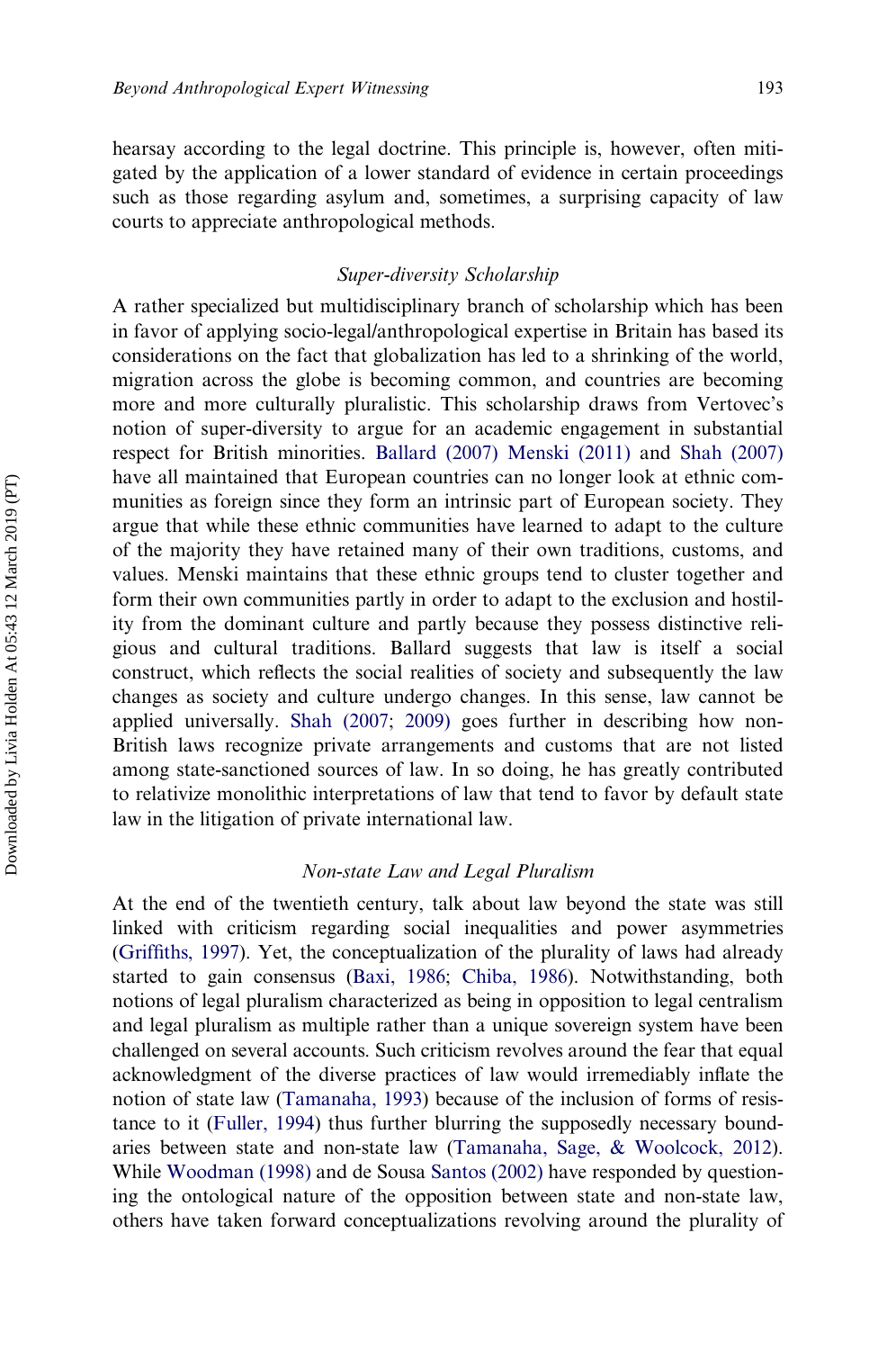194 LIVIA HOLDEN

law and the examples of integration of counter-hegemonic instances within the state (Benda-Beckmann & Benda-Beckmann, [2006](#page-20-0)).

Anthony [Good \(2007\)](#page-21-0) does not address the debate on legal pluralism but does provide a partial response focusing on the struggle between anthropologists and lawyers. His study is grounded on first-hand data on expert witnessing within the process of asylum and is still to date the only systematic analysis of the praxis of anthropological expertise in the United Kingdom. The originality of Good's work lies also in his reflection regarding the peculiar contribution of anthropology to conflict resolution thanks to a set of knowledge that has its roots outside state law. Good pragmatically sees his own involvement as an anthropologist in the legal process in terms of the "lesser evil" (2007, p. 259) and in view of ensuring vital support to the victims of violations of human rights (2007, p. 265). His views reinforce the point that anthropologists and lawyers think differently and that such differences might also be related to competition between the two professional orders (2007, p. 12).

## Anthropological Expertise in Continental Europe

While anthropological expertise developed widely throughout Anglo-Saxon countries, it further extended to Continental Europe in the second half of the twentieth century with the recent migration flux. European jurisdictions have been increasingly confronted with the necessity to evaluate legal facts originated in the countries of the global South but generating new rights in the global North ([Holden, 2008;](#page-21-0) 2013). Sometimes, anthropological expertise has been incorporated at the pre-judicial stage in counselling services or incorporated into mediation aiming to prevent judicialization. At other times, it has been reformulated in order to provide new fora for alternative dispute resolution in the hands of lawyers and notaries inspired by intercultural law [\(Ricca, 2014\)](#page-22-0). In a similar vein, some jurists have designed new instruments, such as questionnaires that the judge self-administers to the case in order to treat the facts and the litigants in a culturally sensitive manner ([Ruggiu, 2012\)](#page-23-0). In France, cultural mediators and translators are called to provide assistance to the courts that very often exceeds their own competences [\(Bouillier, 2011](#page-20-0)) but attests to an increasing awareness of the judiciary toward the notions of culture [\(Barranger and](#page-20-0) [De Maximy, 2000;](#page-20-0) [Garapon, 1997](#page-21-0)).

#### Summary of Key Themes

This survey shows that major concerns regarding the use of anthropological expert witnessing have been prescriptive. On the one hand, experts have tended to reshape their knowledge into the language of the law while on the other members of the legal profession have incorporated some notions of culture without much reflection of any potential epistemological clash. As an example of the above mentioned point, a scholarly statement regarding the non-existence of divorce among certain social groups is likely to be interpreted more cogently in a court of law than in academia. In other words, the epistemological weight of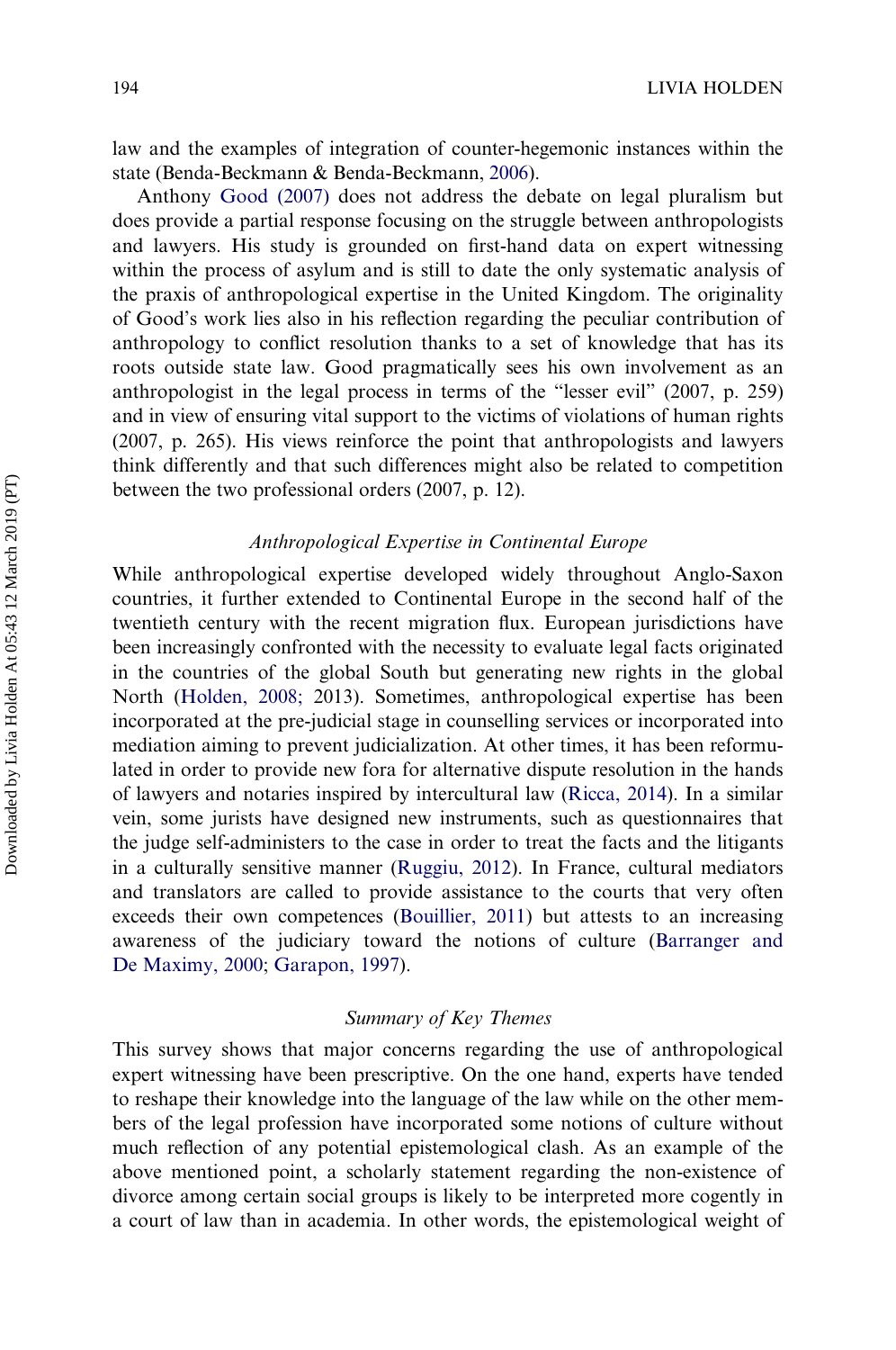anthropological discourse varies owing to the different kinds of inferences in anthropological and legal reasoning. Whilst the legal profession has increasingly showed an interest in understanding non-state law and foreign laws, the epistemological difference between anthropological and legal discourse seems to rarely figure among the current preoccupations regarding anthropological expert witnessing. As [Riles \(2005\)](#page-22-0) argues the danger of using ethnographic texts in court lies in their unsuitability to be transformed into legal instruments. [Rosen \(2017,](#page-23-0) [p. 82\)](#page-23-0) again stands out for signaling how science is itself part of culture, saying that "So long as the legal system itself is based on the proposition that truth emerges from adversity, and that science is about truth and not workable interpretations, the value of experts and the structuring of their role in court will doubtless remain as ambivalent as is our contemporary attitude toward the many kinds of experts who populate our lives."

In a nutshell, the existing scholarship on anthropological expertise, as scattered as it is, but points at four alarming aspects:

- (1) Neutrality as a crux. Although social scientists have developed articulated methodologies regarding relationships with informants in the field and are constantly preoccupied with professional deontology, in court they have often been accused either of not being ideologically disengaged from the parties or, of being nothing other than hired guns, saying whatever their lawyers want them to say.
- (2) Lack of predictability of how expert witnessing is used or assessed by courts in the UK. While it is not clear what the role of anthropological expertise is in the legal outcomes of asylum proceedings, expertise is seen as the lesser evil in view of ensuring vital support to the victims of violations of human rights.
- (3) Potential epistemological clashes regarding the interpretation of ethnographic data by anthropologists and lawyers.
- (4) An expectation of an increasing tension between the ever-greater regulation of mass migration and the unrecorded adjudication of cases through expert witnessing.

# ANTHROPOLOGICAL EXPERTISE IN COMMON LAW AND CIVIL LAW TRADITIONS

More research should be carried out on anthropological expert witnessing in Continental Europe. However, from the most recent involvement of anthropologists in connection with the management of big migrations fluxes of the twentyfirst century expert witnessing does not emerge as frequent in Continental Europe. The essays in this special issue show, on the one hand, a significant concern from the European legal profession with matters that could be qualified as "cultural" together with the emergent role of anthropologists but also a widespread reticence toward their acknowledgment. Instead, in Australasia, North America, and the UK, anthropological expertise has become highly formalized as an instrument that, at least formally, should contribute to a better protection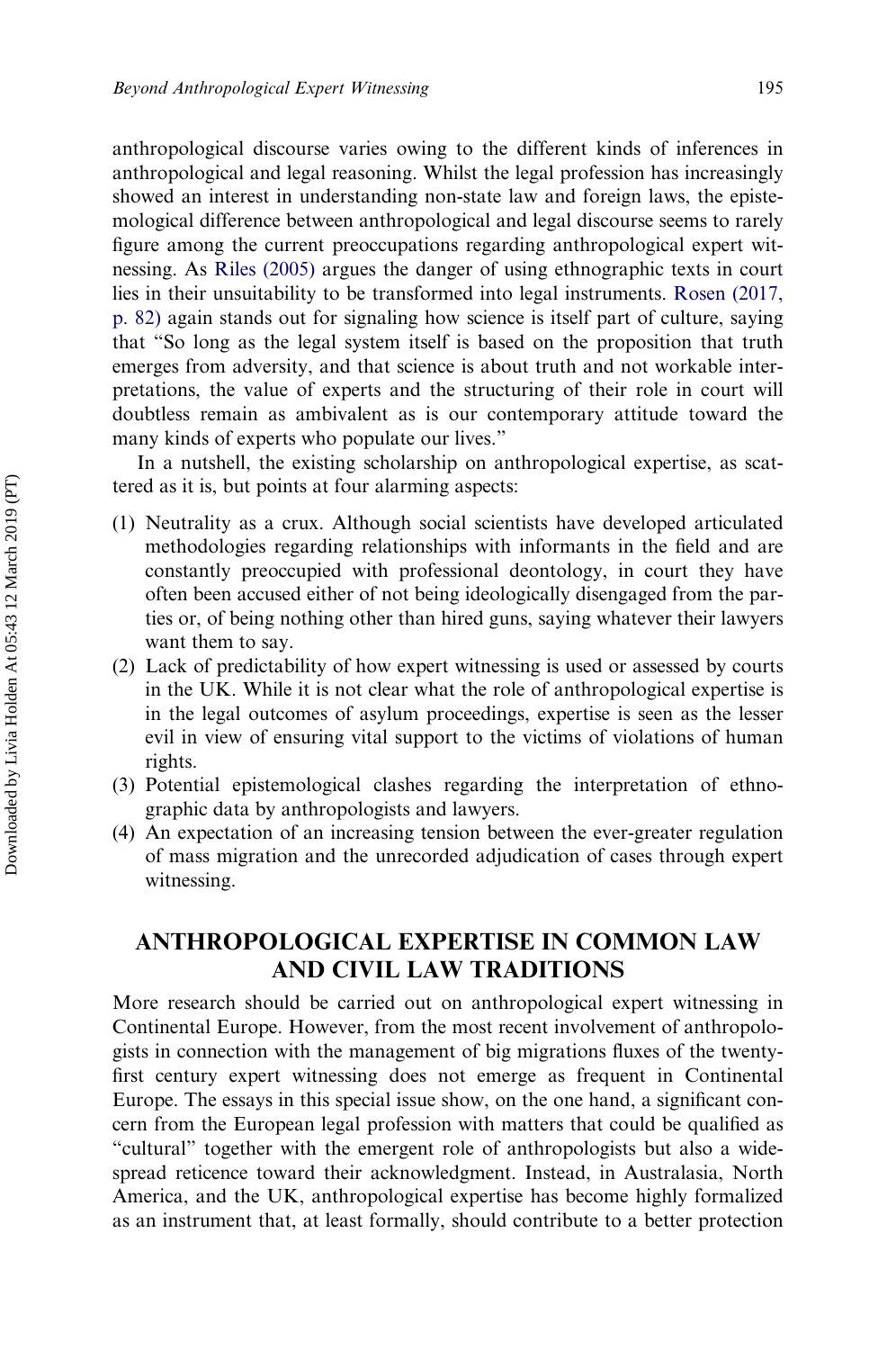of minorities' rights and self- determination. This should facilitate the study of expert witnessing beyond its legal technicalities and toward the understanding of the practice from a socio-legal perspective. However, the exclusive focus on common law countries would eventually undermine the scope of cultural expertise in civil law countries and carry the risk of a reading of similar phenomena through common law lenses. Hence, before proposing a way to systematically scrutinize anthropological expertise, this chapter needs to delve into the features of the legal traditions that may impact on the use of anthropological expertise.

Due to the higher systematization of anthropological expert witnessing in Anglo-Saxon countries, I suggest that the analysis of the characteristics of common law and civil law legal traditions may be of help. The difference between common law and civil law dates back to the Middles Ages and has been scrutinized in depth, reformulated, and criticized by jurists. Here, it should not be interpreted strictly but can serve as an analytical reference from an interdisciplinary perspective. Common law is generally uncodified and relies on precedents, whilst civil law rests on written law and codes. Thus, the common law tradition has kept its practical grounding whereby despite the recent influx of statutes, legal principles, statutory interpretations, and cases, decisions tend to be made on a factual basis; on the other hand, the French legal system and to a larger extent European civil law systems remain closer to an overarching theoretical construct within which each case fits into a specific legal logic beyond its factual implications.

The tension between common law and civil law, which should not be interpreted in terms of being in opposition to one another, has been aptly represented as the difference between the hedgehog and the fox ([Berlin, 1953\)](#page-20-0). European countries vary widely with regard to the acknowledgment of foreign laws (i.e., statuses, precedents, religious laws, customs) and especially the extent to which non-European legal rules and customs apply in European courts. Hence, the use of the concept ordre public in European private international law, acts as an implicit refusal of the recognition of foreign legal statuses, or the application of foreign legal rules, which are deemed to be in conflict with majority norms (see for example the controversies regarding Sharia law and Islamic banking). As Bruno Latour observed in his ethnography of the French Conseil d'État regarding the non-social character of the French legal discourse: "[l]earn the entire Lebon [French law report] by heart and you will know nothing more about France. You will have learned only law, occasionally punctuated by more or less moving complaint of a few actors with colourful names" ([Latour, 2010](#page-22-0), p. 268).

Perhaps resonating with the civil law tradition, the social sciences scholarship of Continental Europe tends to point at a body of literature, mostly authored by legal scholars and lawyers, which is expected to assist with the management of foreign law, especially Islamic cultural concepts, in European law and law courts [\(Hoekema, van Rossum, Foblets, Gaudreault-Desbiens, & Dundes Renteln,](#page-21-0) [2010;](#page-21-0) [Rutten, 1988](#page-23-0), 1999, [2011](#page-23-0), 2012; [van der Velden, 2001\)](#page-23-0). Most of this literature focuses on how European judges deal with  $-$  or should deal with  $$ non-European legal concepts, and culture-based legal claims. Often taking a legal pluralist perspective, this body of literature stresses concepts of inclusion and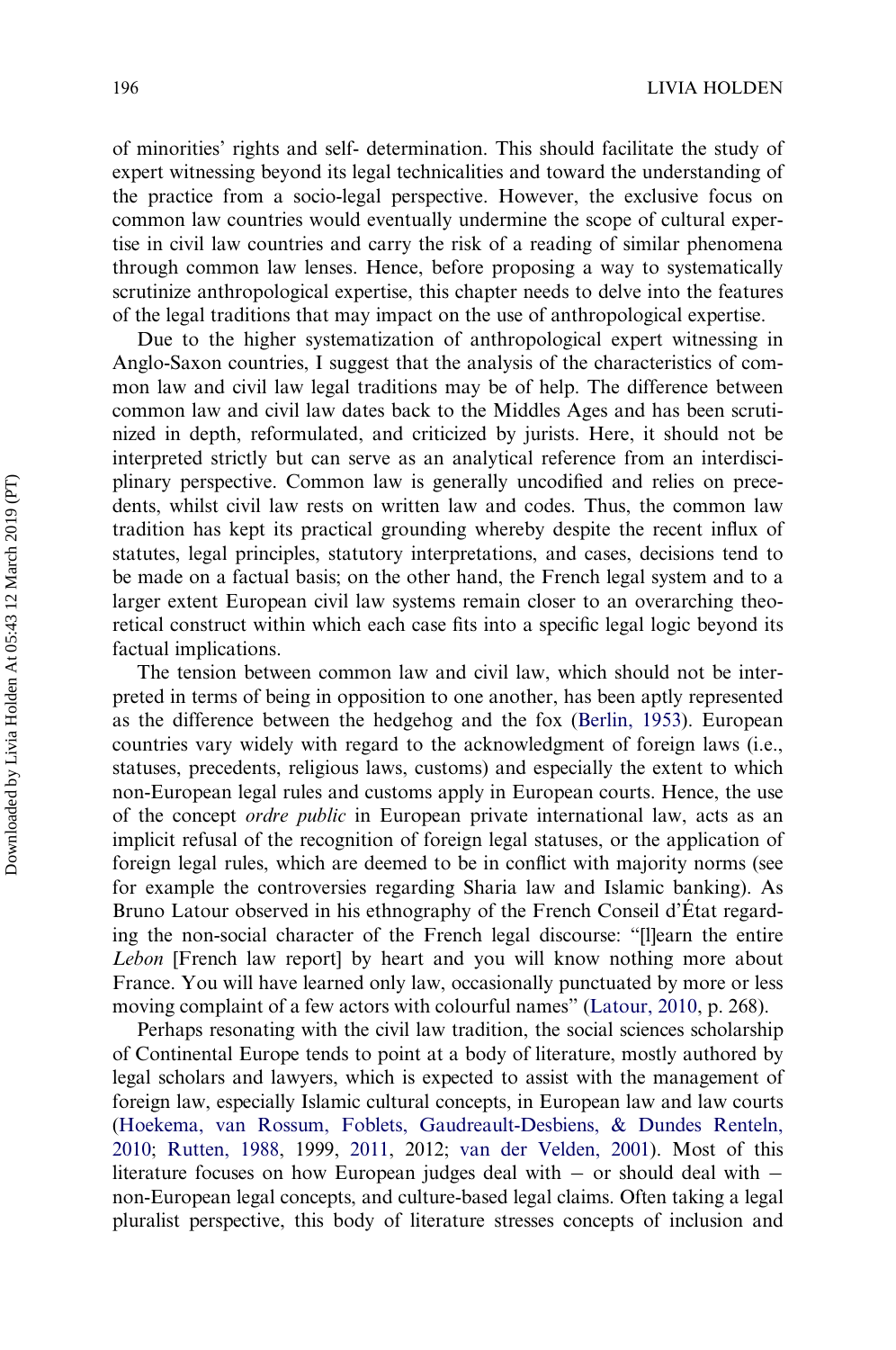argues that migrants and other minorities may wish to have their "own" customs and culture recognized or accommodated by European laws. These studies include empirical data, socio-legal analysis, and case law of various European courts as well as the European Court of Human Rights. However, while these studies may mention the impact of migrant minorities on European legal systems, attention is not directed at anthropological expertise, which nevertheless exits, although inconsistently, both in the legislation and in case law. Rather, the focus is on the decision-making process in which judges would use or expand their own knowledge to include non-European laws [\(Ruggiu, 2012\)](#page-23-0). Hence, important projects of translation have been funded to make authoritative precedents from non-European law available to European judges<sup>1</sup> Yet, some other studies have also shown how lawyers, embassies, translators, NGOs and private offices provide legal aid and lobby for legal change to protect the rights of minorities in Europe [\(Bouillier, 2011;](#page-20-0) [Ricca, 2014](#page-22-0); [Sportel, 2014](#page-23-0); [Sbriccoli & Jacoviello, 2011\)](#page-23-0).

If common law seems much more permeable to social and cultural evidence and civil law much more resistant to it then international private law appears to be the only site for the resolution of conflicts in a multicultural setting. The contributions to this special issue confirm on the one hand the divide between common law and civil law systems for what concerns the different consideration of cultural evidence, and on the other suggests also the existence of cultural evidence in ways other than formal expert witnessing (see in this issue Ciccozzi and Decarli, Cooke, Rethimiotaki, and Teixeira Lopes, Leão and Ferro). In both common law and civil law traditions, however, it is evident that written laws and for that matter private international law, do not exhaust the domain in which socio-anthropological studies contribute to the resolution of conflicts. This chapter argues that in order to assess the contribution of social sciences, in particular anthropology, to conflict resolution in multicultural settings, it is crucial to include all those interactions that revolve around the relationship between culture and law. Hence, the potential formulation of cultural expertise for grasping law beyond the written text will form the conclusion of this chapter.

# CONCLUSION: THE RAISON D'ÊTRE OF CULTURAL **EXPERTISE**

Clifford and Rosen have provided crucial inputs in the history of expert witnessing and both highlight, from different angles, the difficulty to talk authoritatively on complex concepts such as identity and belonging, which are also part of lay people's conception of self. The historical excursus of expert witnessing shows that if anthropological expertise has, with time, become acknowledged beyond its specialized circuits, disbelief, however, has developed quickly around its merit. This long-standing polarization is revived today in the gap between the discourse of human rights and sudden acts of violence, disclosing large-scale tensions and structural differences that have gone unnoticed so far. To complicate the picture, legal pluralism, the accommodation of non-western laws and customs, and measures of protection of minorities have all been criticized, because they tend to be associated with condoning abhorrent customs and justifying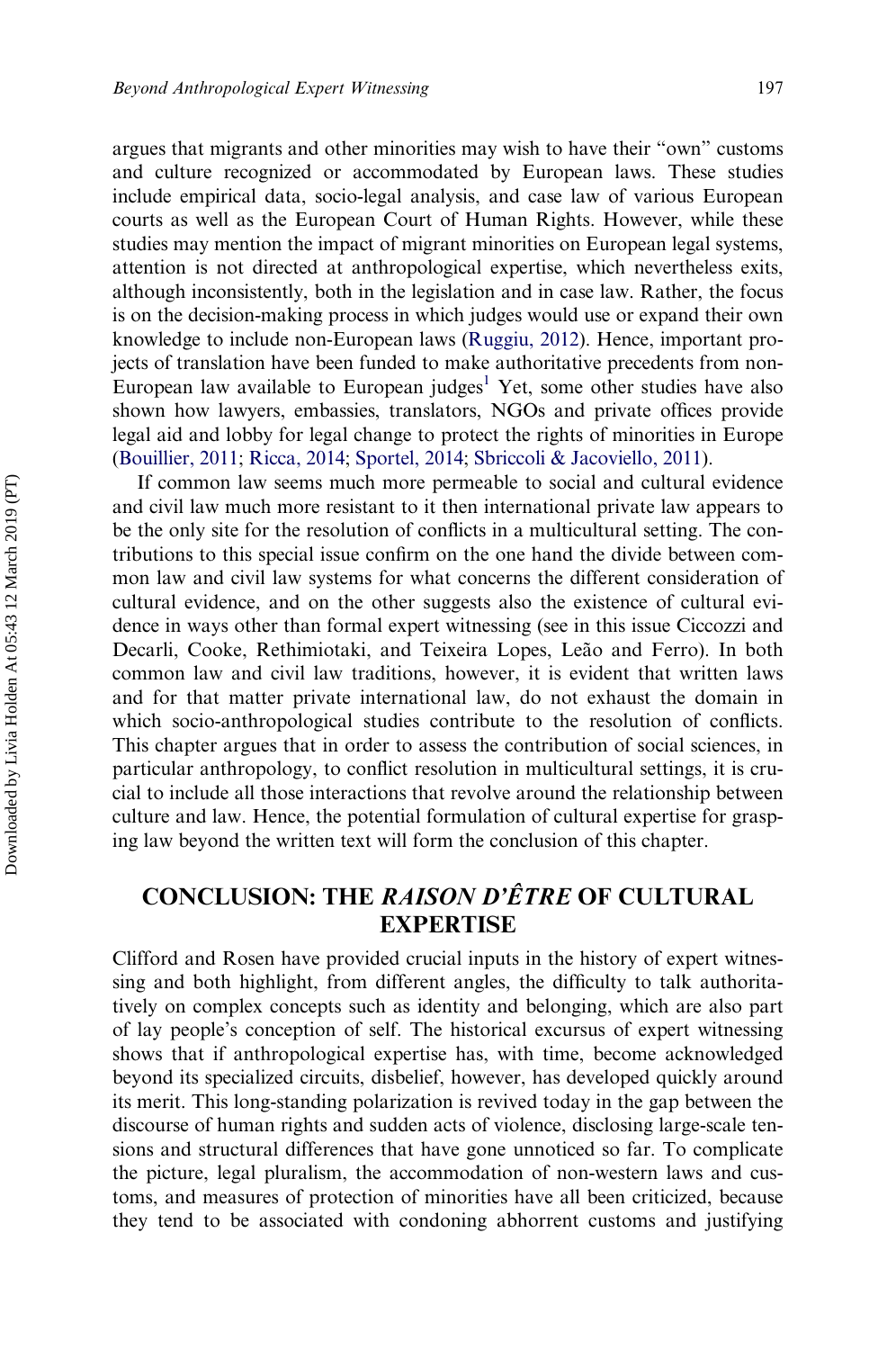inequalities. Among the most controversial examples is female genital mutilation/female genital circumcision where the practice is criminalized and generating international protection (see Mestre i Mestre and Johndotter in this special issue). To this also adds the image's drawback accused by minority groups whenever law courts adopt international measures of protection for individuals who are victims of culture-related discrimination and violence, as in the case of so-called honor killing [\(Abu-Lughod, 2012](#page-20-0); [Visweswaran, 2010\)](#page-24-0). Another potential drawback lies in the disregard of power relationships within the social group itself which may cause the perpetuation of power-based discrimination ([Dequen,](#page-21-0) [2013;](#page-21-0) [Sportel, 2014](#page-23-0)). For these reasons, feminist and Marxist scholarships have greatly contributed by signaling the potential downsides of accommodating non-European laws and customs ([Okin et al., 1999;](#page-22-0) [Parashar, 2013](#page-22-0), 2015; [Saharso &](#page-23-0) [Prins, 2008\)](#page-23-0).

The second section of this chapter has shown the prevalent preoccupation of socio-legal scholarship with the legal conformity of anthropological expert witnessing. The focus on the legal requisites of expert witnessing has been often accompanied by ethical and deontological considerations. Whilst many anthropologists have doubted the very adequacy of anthropological knowledge to legal proceedings, some urge law courts to strive for a better knowledge of cultural contexts in order to provide better justice for minorities if necessary by challenging decision-making authorities [\(Campbell, 2017](#page-20-0)). However, continental scholarship appears at this time inclined to re-interpret non-European laws in light of the European legal system and without the involvement of social scientists or, ideally to seek solutions that prevent judicialization. Interestingly, it is a jurist and not an anthropologist who formulates an alert on the legal colonization of which anthropology is the object ([Edmond, 2004\)](#page-21-0). Yet, so far it was not possible to take a position from within the discipline of anthropology because attention was directed mainly to the conformity of anthropological expertise within the black letter law. A critical assessment of anthropological expertise was never carried out systematically because of the tendency of the anthropologists engaged with law to overestimate the need for compliance to legal technicalities. Hence, the reluctance of some anthropologists toward an engagement in court and the conundrum between the anthropologists who are critical of applied anthropology and the ones who complain that lawyers do not take anthropologists seriously that lawyers do not take anthropologists seriously. The few scholars who have tried to overcome this dilemma have argued not only for collaboration but also for interdisciplinarity. These scholars have focused on the language of expert witnessing and on the production of evidence, ethics, truth, and authority but have struggled to reach out beyond the applied sciences.

The third section of this chapter has shown that in common law countries the role of the expert witness has been expanded to systematically use cultural expertise when the litigants belong to minorities while, in countries of civil law, the judge remains reluctant to depart from the principle of being the only one cognizant of the law. Notwithstanding this tension, Anglo-Saxon scholarship that has focused on the conformity of expert witnessing with procedural requisites, and Continental Europe scholarship that has focused on the translation of non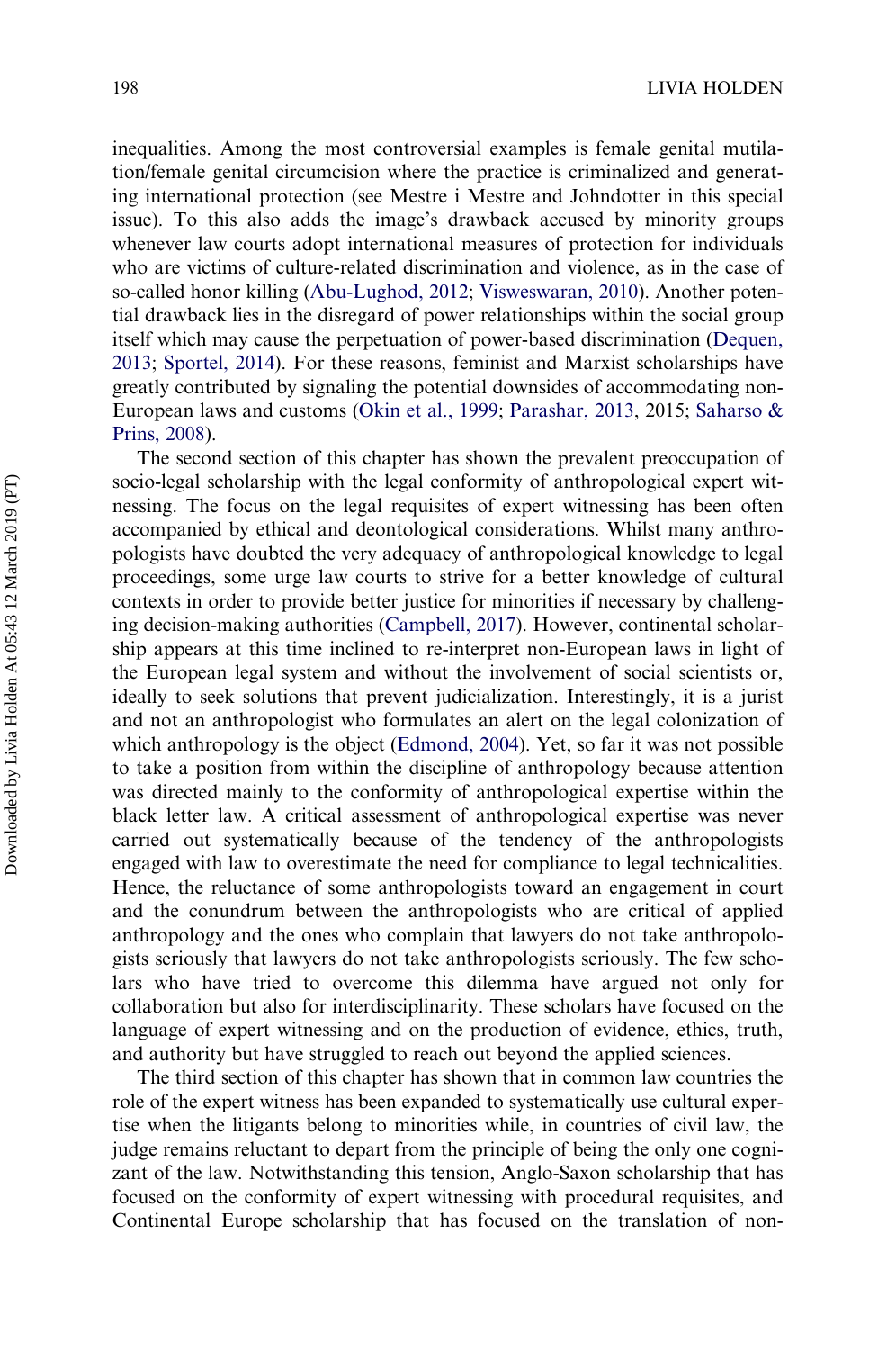European laws have at least one point in common: both have ignored the potential contribution of anthropological expertise to a better understanding of "inter-legalities" beyond the black letter law [\(Santos, 2002](#page-23-0), p. 437). This ignorance, I argue, leads to a dangerous misunderstanding in particular when using sources of law and legal concepts, with which the deciding authority is not familiar with. The most frequent misunderstanding in this regard is the prescriptive interpretation of the anthropological description of customs which, depending on the audience conveys different meanings ([Holden & Chaudhary, 2013](#page-22-0)). Closely linked to the misunderstanding between prescription and description is also the danger of cultural essentialism according to which social groups are labeled and very often stigmatised with simplistic generalisations (([Grillo, 2003](#page-21-0)). Eventually, the urgent need for an in-depth research on cultural expertise is supported by the use of cultural knowledge in litigation which increases by the day and ranges from civil law to penal law including banking law, migration and asylum law, family law, and business law. Furthermore, there is also a growing array of out-of-courts dispute resolution systems that use cultural knowledge, especially in the countries of civil law. As preliminary data from the field show the typology of cultural experts is extremely varied, ranging from independent experts to cultural mediators, and including witnesses, interpreters, assistants to

the prosecution, educationists, and security agents. Although the definition of cultural expertise is new, and I argue, already in need of scrutiny for an integrated formulation, the engagement of anthropologists as expert witnesses is not a new phenomenon but needs to be accounted for systematically. The conceptualisation of cultural expertise was hindered so far by the overvaluation of the legal requisites of cultural expert witnessing on one hand, and on the other by the prevailing interest of academic institutions to have a short term impact on policy making. It should now be possible to reformulate the notion of cultural expert witnessing from a broader socio-legal perspective to stress the connection between culture as it is mundanely perceived by social actors [\(Pollner, 1987\)](#page-22-0) and law within and outside state jurisdiction in order to acknowledge and assess the contribution of social sciences within and outside state law both in common law and civil law countries. This approach would not only apply what [Rosen \(2017\)](#page-23-0) says about scientific  $-$  and legal  $$ truths as being themselves part of culture but also confirm what [Hannerz \(2010\)](#page-21-0) says about diversity as being the "business" of anthropologists. Yet, this chapter suggests, that in light of the uncertain history of anthropological expert witnessing, a skeptical approach that combines with social responsibility is crucial to the assessment of the occurrence and significance of cultural expertise. If cultural expertise has a sense today it should be within a de-colonizing approach that reengages with people and addresses power unbalance [\(Bringa & Synnøve, 2016](#page-20-0); [Sillitoe, 2015;](#page-23-0) [Uddin, 2011](#page-23-0)). An integrated definition of cultural expertise that includes in-court and out-of-court settings in both common law and civil law traditions requires a shift from an ontological to a pragmatic approach. Hence, the threshold definition of cultural expertise could be used as a stepping stone with a double purpose: to systematically appraise the use and impact of all the diverse activities in which social scientists have engaged in connection with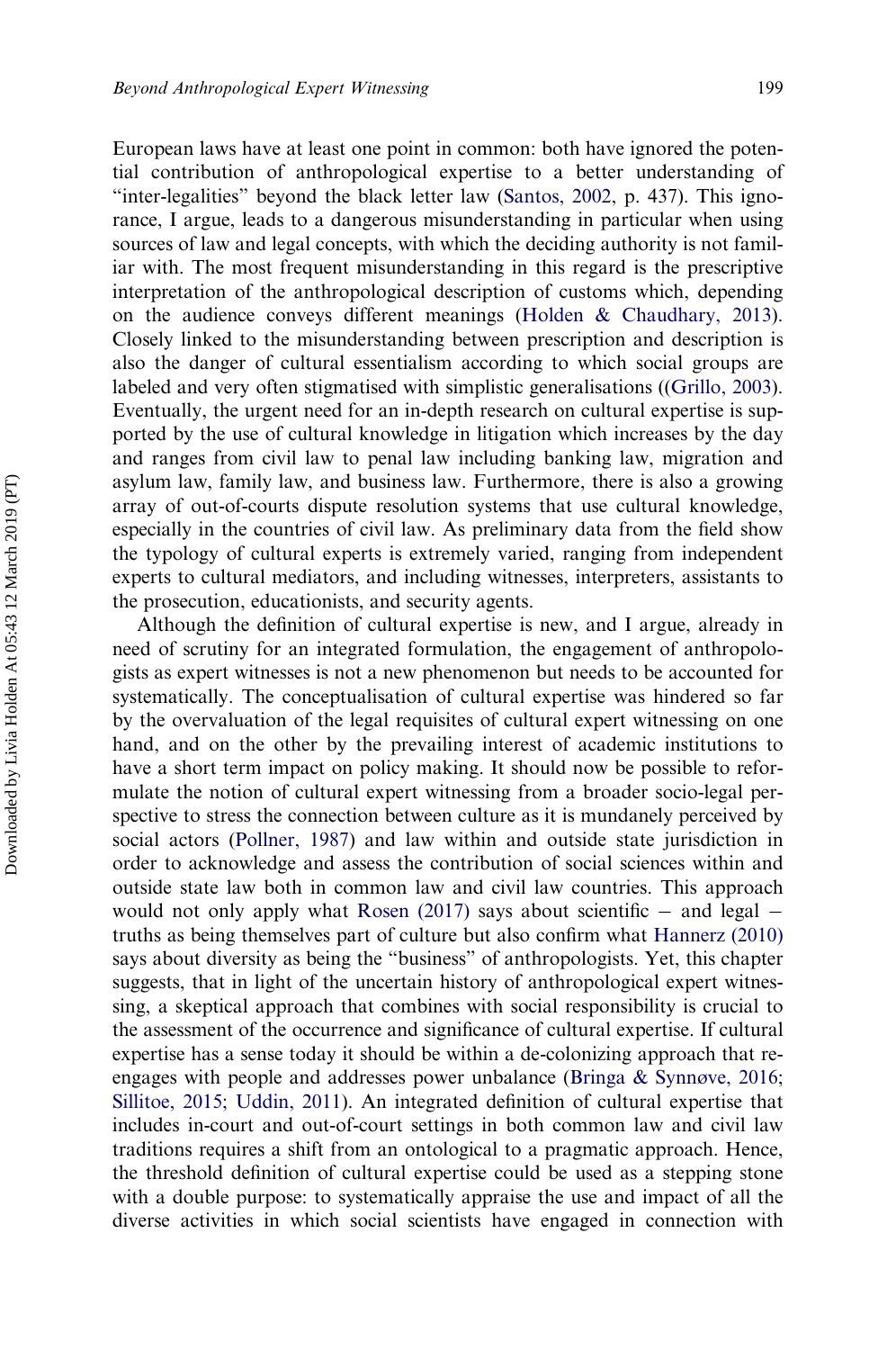<span id="page-20-0"></span>expert witnessing; as well as to re-acknowledge, scrutinize, and reformulate the engagement of social sciences to the understanding of law and the resolution of conflicts. Therein lies the raison d'être of a reformulation of cultural expertise.

## **NOTE**

1. See The Moroccan Family Code  $-$  an analysis of the application of the provisions of the Code that relate in particular to transnational family situations and/or Moroccan nationals residing abroad (hereafter MNAs) under the direction of Marie-Claire Foblets (<https://www.eth.mpg.de/3413882/current-project>).

# CASE LAW

Bingham vs Massachusetts, 2009 WL.

Choctaw Nation vs United States, 119 US 1 (1886). Mashpee Tribe vs New Seabury Corp., 592 F.2d 575 (1st Cir. 1979). Milirrpum vs Nabalco Pty Ltd (1971) 17 FLR 141, 161.

## BIBLIOGRAPHY

Abu-Lughod, L. (2012). Writing against culture. Andamios, 9(19), 129-157.

Asad, T. (1973). Anthropology & the colonial encounter. London: Ithaca Press.

Asad, T. (1979). Anthropology and the analysis of ideology. Man, 14(4), 607.

Ballard, R. (2007). When, why and how far should legal systems take cognisance of cultural diversity? Paper presented at the International Congress on Justice and Human Values in Europe, Karlsruhe.

Barranger, T., & De Maximy, M. (2000). L'enfant sorcier africain entre ses deux juges. Paris: Odin.

- Baxi, U. (1986). People's law in India: The Hindu society. In M. Chiba (Ed.), *Asian indigenous law in* interaction with received law (pp. 216-256). London: KPI Publisher.
- Bell, D. (1998). Ngarrindjeri wurruwarrin: A world that is, was, and will be. North Melbourne: Spinifex Press.
- Benda-Beckmann, F., & Benda-Beckmann, K. (2006). The dynamics of change and continuity in plural legal orders. Journal of Legal Pluralism and Unofficial Law,  $38(53-54)$ , 1-44.
- Benedict, R. (1946). The chrysanthemum and the sword: Patterns of Japanese culture. Cambridge, MA: Houghton Mifflin.
- Berlin, I. (1953). The hedgehog and the fox: An essay on Tolstoy's view of history. London: Weidenfeld & Nicolson.
- Betts, R. F. (2005). Assimilation and association in French colonial theory, 1890–1914. Lincoln: University of Nebraska Press.
- Bouillier, V. (2011). French law courts and South Asian litigants. In L. Holden (Ed.), *Cultural exper*tise and litigation: Patterns, conflicts, narratives (pp. 53–70). New York, NY: Routledge.
- Bringa, T., & Synnøve, B. (2016). Engaged anthropology: Views from Scandinavia. Basingstoke: Palgrave Macmillan.
- Campbell, John. (2017). Bureaucracy, law and dystopia in the United Kingdom's asylum system. Abingdon: Routledge.
- CEAUSSIC. (2009). Final report on the army's human terrain system proof of concept program.
- Chiba, M. (1986). Asian indigenous law: In interaction with received law. London: KPI; Distributed by Routledge &; Kegan Paul.
- Clay, J. W., & Holcomb, B. K. (1986). Politics and the Ethiopian famine 1984–1985 (Rev. ed.). Cambridge, MA: Cultural Survival.
- Clifford, J. (1988). The predicament of culture: Twentieth-century ethnography, literature, and art. Cambridge, MA: Harvard University Press.
- Colajanni, A. (2014). Ricerca " pura" e ricerca " applicata". Antropologia teoretica e antropologia applicativa a un decennio dall'inizio del terzo millennio "Pure" and "applied" research.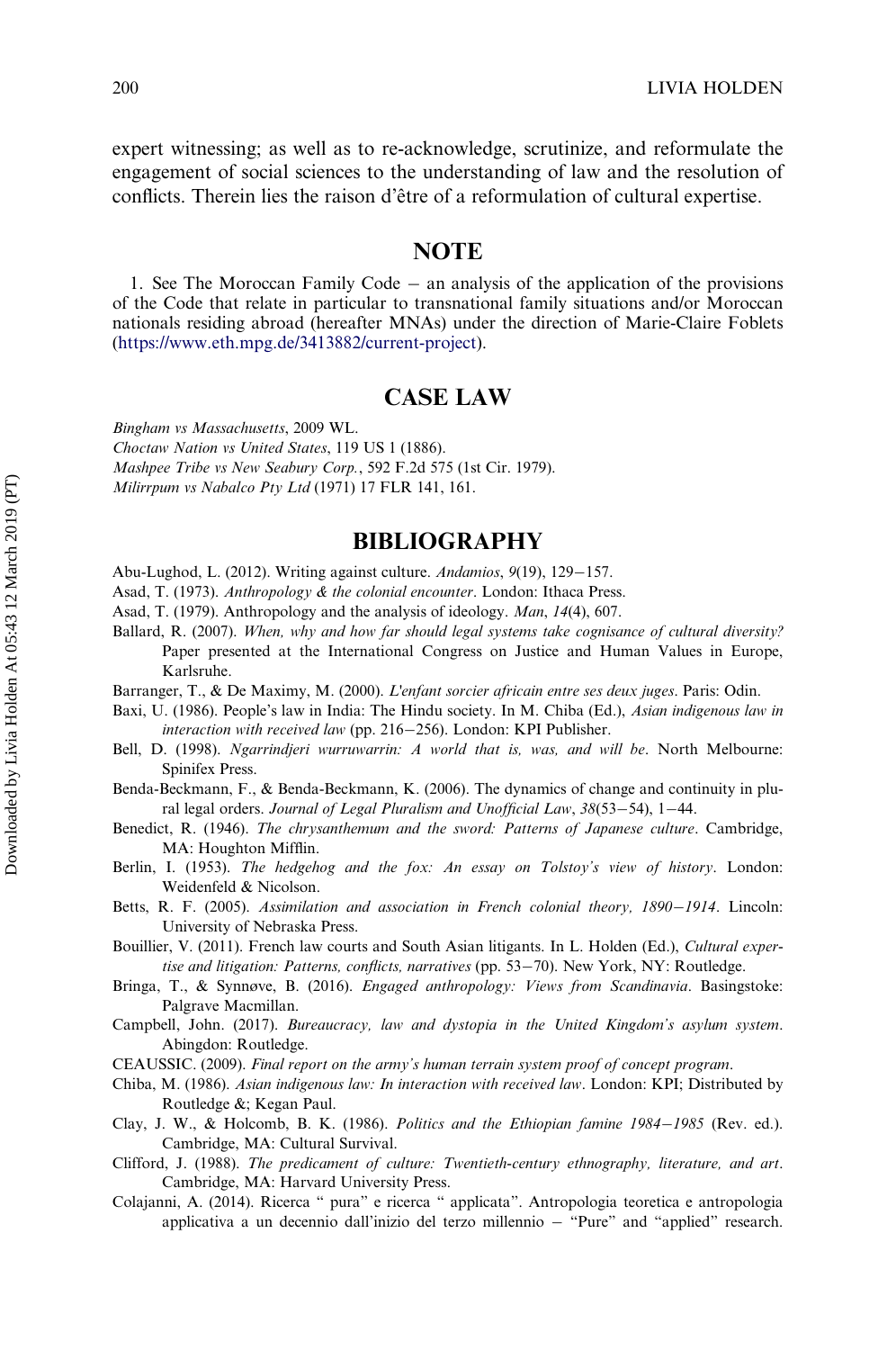<span id="page-21-0"></span>Theoretical and applied anthropology a decade after the beginning of the third millennium. DADA Rivista di Antropologia post-globale, 2, 25-40.

- Dequen, J.-P. (2013). Constructing the refugee figure in France: Ethnomethodology of a decisional process. International Journal of Refugee Law, 25(3), 449-469.
- Diamond, S. (1964). A revolutionary discipline. Current Anthropology, 5(5), 432–437.
- Diamond, S. (1966). The end of the first republic. Africa Today,  $13(2)$ , 5–9.
- Diskin, M. (1991). Ethnic discourse and the challenge to anthropology: The Nicaraguan case. In G. Urban & J. Sherzer (Ed.), Nation-states and indigenous Indians in Latin America. Austin: University of Texas Press.
- Edmond, G. (2004). Thick decisions: Expertise, advocacy and reasonableness in the federal court of Australia. Oceania, 74(3), 190-230.
- Escobar, A. (1995). Encountering development: The making and unmaking of the Third World. Princeton, NJ: Princeton University Press.
- Evans-Pritchard, E., & Firth, R. (1949). Anthropology and colonial affairs. Man,  $49(12)$ , 137–138.
- Forte, M. C. (2011). The human terrain system and anthropology: A review of ongoing public debates. American Anthropology, 113(1), 149-153.
- Foster, G. M. (1969). Applied anthropology. Boston, MA: Little, Brown.
- Frances, R., Rigby, P., Sevareid, P., Davidson, M., Wright, I., Alvarez, L., & Loucky, J. (1992). How lawyers and anthropologists think differently/two case studies of effective anthropological experts/a legal field guide for the expert anthropologist. NAPA Bulletin, 11, 1–81.
- Fuller, C. (1994). Legal anthropology: Legal pluralism and legal thought. Anthropology Today, 10(3),  $9 - 12$
- Garapon, A. (1997). Bien juger: Essai sur le rituel judiciare. Paris: Odile Jacob.
- Gellner, E. (1985). Relativism and the social sciences. Cambridge: Cambridge University Press.
- Good, A. (2007). Anthropology and expertise in the asylum courts. Abingdon: Routledge Cavendish.
- Goodale, M. (2006). Toward a critical anthropology of human rights. Current Anthropology, 47(3),  $485 - 511.$
- Goodale, M., & Merry, S. E. (2017). Anthropology and law: A critical introduction. New York, NY: New York University Press.
- Gormley, D. C. (1955). The role of the expert witness. *Ethnohistory*, 2(4), 326-346.
- Gough, K. (1968). New proposals for anthropologists. Current Anthropology,  $9(5)$ ,  $403-407$ .
- Griffiths, A. (1997). In the shadow of marriage: Gender and justice in an African community. Chicago, IL: University of Chicago Press.
- Grillo, R. (1985). Applied anthropology in the 1980's: Retrospect and prospect. London: Tavistock.
- Grillo, R. (2003). Cultural essentialism and cultural anxiety. Anthropological Theory, 3(2), 157–173.
- Grillo, R., & Stirrat, R. L. (1997). Discourses of development: Anthropological perspectives. Oxford: Berg.
- Hannerz, U. (2010). Diversity is our business. American Anthropologist, 112(4), 539–551.
- Haviland, J. B. (2003). Ideologies of language: Some reflections on language and U.S. law. American Anthropologist, 105(4), 764-774.
- Heusch, L. D. (1995). Rwanda: Responsibilities for a genocide. Anthropology Today, 11(4), 3-7.
- Hobsbawm, E. J., & Ranger, T. O. (1983). The invention of tradition. Cambridge: Cambridge University Press.
- Hoekema, A. J., van Rossum, W. M., Foblets, M. C., Gaudreault-Desbiens, J. F., & Dundes Renteln, A. (2010). Empirical conflict rules in Dutch legal cases of cultural diversity. Cultural diversity and the law: State responses from around the world: proceedings of the colloquium;The Response of State Law to the Expression of Cultural Diversity, Brussels, September 2006, 851-888.
- Hogbin, H. (1957). Anhropology as public service and Malinowski's contribution to it. In R. Firth (Ed.), Man and culture: An evaluation of the work of Bronislaw Malinowski. London: Routledge.
- Holden, L. (2008). Hindu divorce: A legal anthropology. Aldershot: Ashgate.
- Holden, L. (2011). Cultural expertise and litigation: Patterns, conflicts, narratives. Abingdon: Routledge.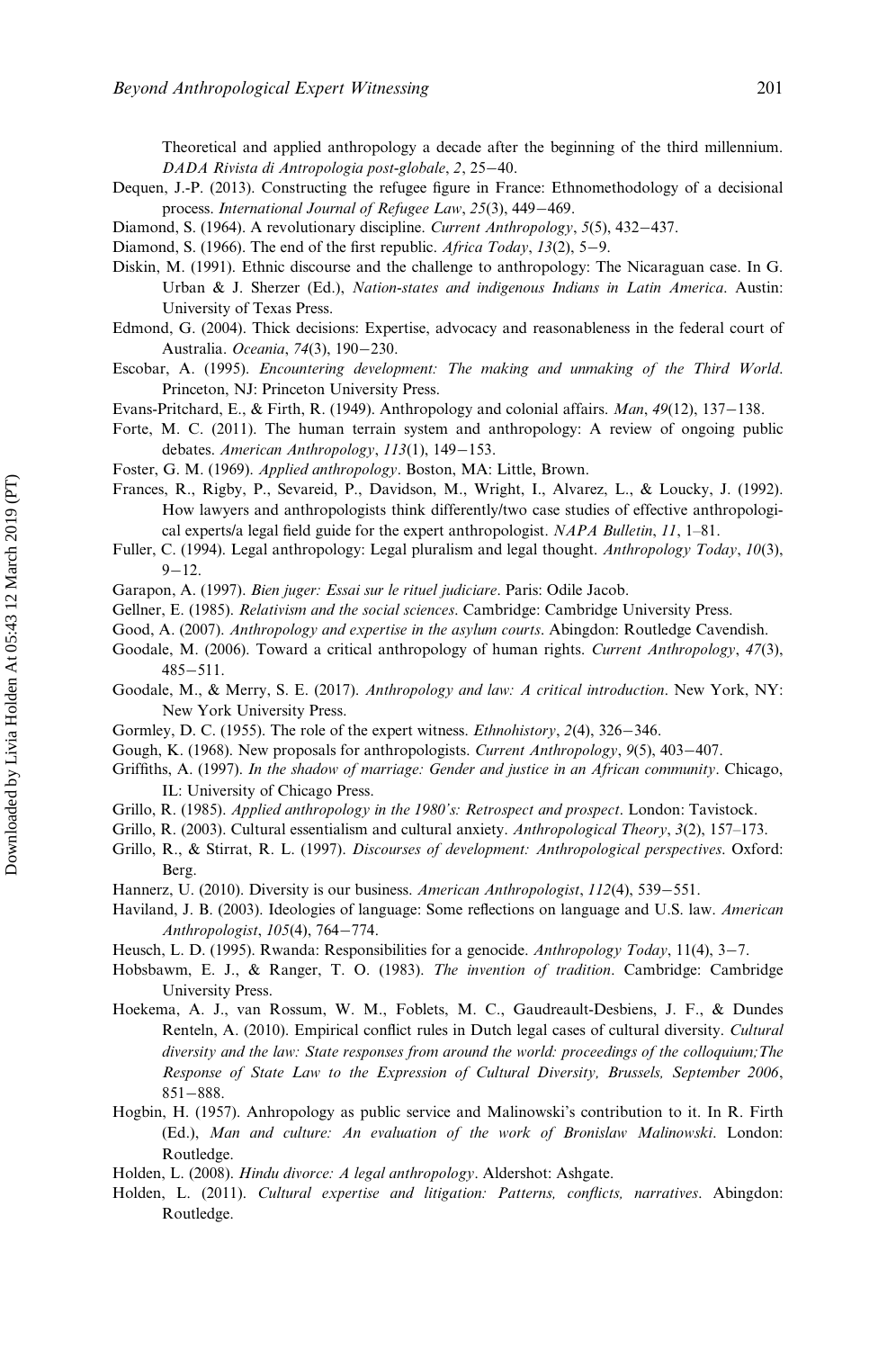<span id="page-22-0"></span>202 LIVIA HOLDEN

- Holden, L., & Chaudhary, A. (2013). Daughters' inheritance, legal pluralism, and governance in Pakistan. The Journal of Legal Pluralism and Unofficial Law, 45(1), 104-123.
- Jordan, W. D. (1968). White over Black: American attitudes toward the Negro, 1550-1812. Chapel Hill: University of North Carolina Press.
- Kuklick, H. (2008). A new history of anthropology. Malden, MA: Blackwell.
- Kuper, A. (2014). Anthropology and anthropologists (4th ed). New York, NY: Routledge.
- Kuyu, C. (1998). L'intermédiation culturelle au tribunal pour enfants de Paris: La justice française entre les frontières institutionnelles et la perception du monde réel Africain. Politique Africaine, 71, 164-172.
- Kuyu, C. (2001). Repenser Les Droits Africains Pour Le XXIème Siècle. Paris: Menaibuc.
- Labov, W. (1982). Objectivity and commitment in linguistic science: The case of the Black English trial in Ann Arbor. Language in Society,  $11(2)$ ,  $165-201$ .
- Latour, B. (2010). The making of law: An ethnography of the Conseil d'Etat. Cambridge: Polity.
- Lechat, P. (1994). Regards Sur Le Droit D'outre-Mer. Revue juridique polynésienne, 1, 1–17.
- Le Roy, E. (2004). Les africains et l'institution de la justice: Entre mimétismes et métissages. Paris: Dalloz.
- Lewis, D. (1973). Anthropology and colonialism. Current Anthropology,  $14(5)$ ,  $581-602$ .
- Lewis, I. M. (1988). Anthropologists for sale? LSE Quarterly, 2, 49-63.
- Lucas, R. (1996). The failure of anthropology. Journal of Australian Studies, 20(48), 40-51.
- MacClancy, J. (Ed.). (2002). Exotic no more. Anthropology on the front lines. Chicago, IL: Chicago University Press.
- Malinowski, B. (1926). Crime and custom in savage society. London: Kegan Paul, Trench, Trubner.
- Malinowski, B. (1929). Practical anthropology.  $A$ frica,  $2(1)$ ,  $22-38$ .
- Malinowski, B. (1930). The rationalization of anthropology and administration. Africa, 3(4), 405-430.
- Maquet, J. (1964). Objectivity in anthropology. Current Anthropology,  $5(1)$ ,  $47-55$ .
- Mattei, U., & Nader, L. (2008). Plunder: When the rule of law is illegal. Malden, MA: Blackwell.
- McFate, M. (2005). Anthropology and counterinsurgency: The strange story of their curious relationship. Command and General Staff School.
- Memmi, A. (1969). Dominated man. Boston, MA: Beacon Press.
- Memmi, A., & Greenfeld, H. (1967). The colonizer and the colonized. Boston, MA: Beacon Press.
- Menski, W. (2011). Life and law. Advocacy and expert witnessing in the UK. In L. Holden (Ed.), Cultural expertise and litigation: Patterns, conflicts, narratives (pp.  $151-171$ ). New York, NY: Routledge.
- Mertz, D. K. (1994). The role of the anthropologist as expert witness in litigation. Paper presented at the paper presented at the Annual Conference of the Alaska Anthropological Association.
- Mosse, D., & Lewis, D. (2005). The aid effect: Giving and governing in international development. Ann Arbor, MI: Pluto.
- Okin, S. M., Cohen, J., Howard, M., & Nussbaum, M. C. (1999). Is multiculturalism bad for women? Princeton, NJ: Princeton University Press.
- Parashar, A. (2013). Religious personal laws as non-state laws: Implications for gender justice. The Journal of Legal Pluralism and Unofficial Law, 45(1), 5-23.
- Pels, P. (1997). The anthropology of colonialism: Culture, history, and the emergence of western governmentality. Annual Review of Anthropology, 26(1), 163-183.
- Pinkoski, M. (2007). Julian Steward and American anthropology: The science of colonialism. University of Victoria (Canada): ProQuest Dissertations Publishing.
- Pollner, M. (1987). Mundane reason: Reality in everyday and sociological discourse. Cambridge: Cambridge University Press.
- Ramos, A. R. (1999). Anthropologist as political actor. Journal of Latin American Anthropology,  $4(2)$ ,  $172-189$ .
- Ricca, M. (2014). Intercultural law, interdisciplinary outlines, lawyering and anthropological expertise in migration cases: Before the Courts. E/C Rivista Telematica dell"Associazione Italiana di Studi Semiotici, 2, 1-53.
- Riles, A. (2005). A new agenda for the cultural study of law: Taking on the technicalities. Buffalo Law Review, 53, 973-1033.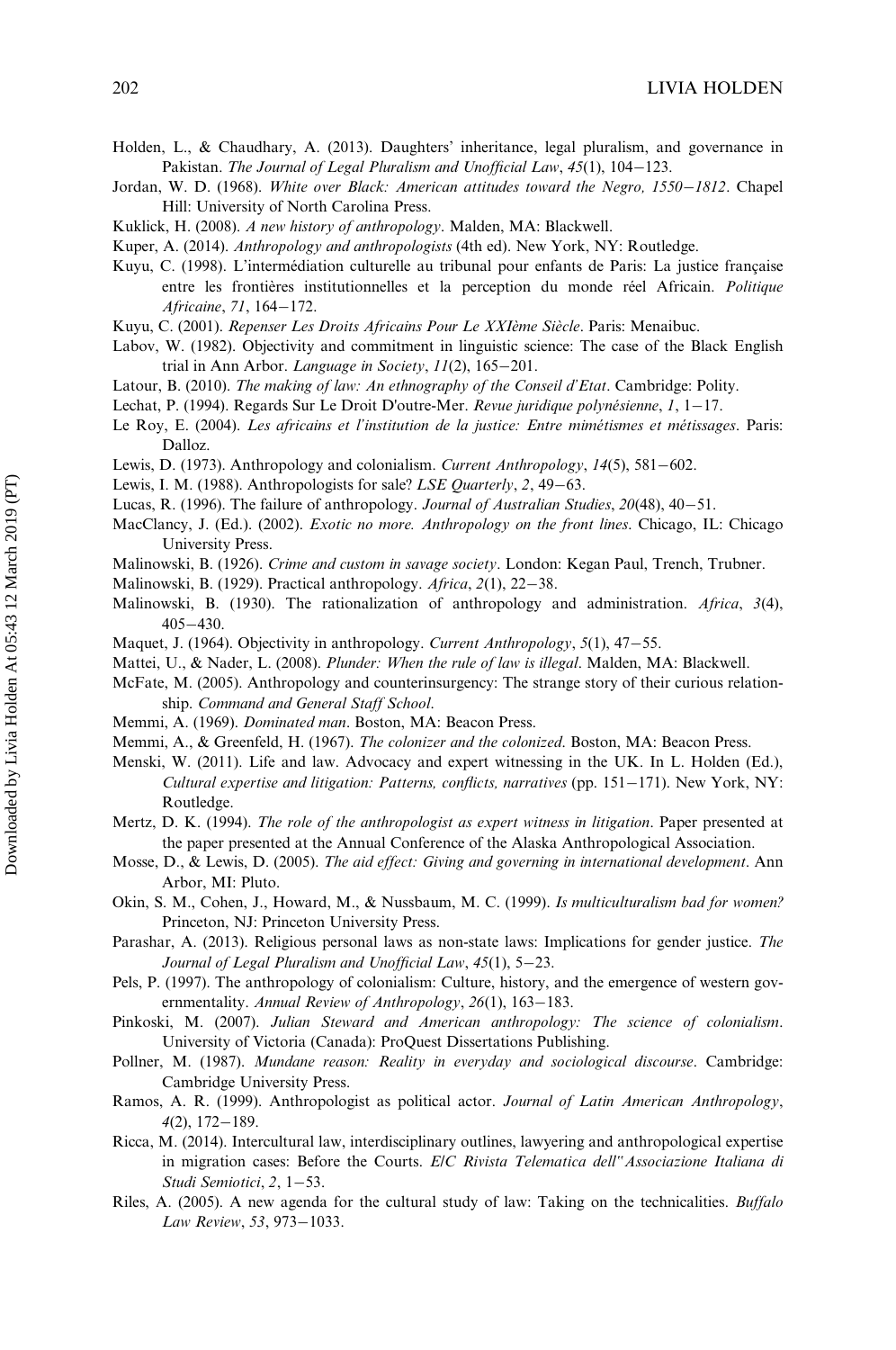- <span id="page-23-0"></span>Rodet, M. (2007). Genre, coutumes et droit colonial au Soudan français (1918–1939). Gender, customs and colonial law in French Sudan  $(1918–1939)$ ,  $47(3-4)$ , 583-602.
- Rosen, L. (1977). The anthropologist as expert witness. American Anthropologist, 79(3), 555–578.
- Rosen, L. (2017). The judgement of culture: Cultural assumptions in American law (1st ed), London: Routledge.
- Ruggiu, I. (2012). Il Giudice Antropologo. Costituzione e Tecniche di Composizione dei Conflitti Multiculturali. Milano: Franco Angeli.
- Rummery, I. (1995). The role of the anthropologist as expert witness. Paper presented at the Native Title: Emerging Issues for Research, Policy and Practice, Camberra.
- Rutten, S. (1988). Moslims in de Nederlandse rechtspraak. Kampen: J. H. Kok.
- Rutten, S. (2011). The struggle of embedding the Islamic Mahr in a western legal system. In R. Mehdi & J. Nielsen (Ed.), Embedding Mahr in the European legal system (pp. 113-146). Copenhagen: DJØF Publishing.
- Saharso, S., & Prins, B. (2008). In the spotlight: A blessing and a curse for immigrant women in the Netherlands. Ethnicities, 8(3), 366-384.
- Sandall, R. (2001). The culture cult: Designer tribalism and other essays. Boulder, CO: Westview.
- Santos, B. S. (2002). Toward a new legal common sense: Law, globalization, and emancipation (2nd ed). London: Butterworths.
- Sbriccoli, T., & Jacoviello, S. (2011). The case of S: Elaborating the 'right' narrative to fit normative/ political expectations in asylum procedure in Italy. In L. Holden (Ed.), Cultural expertise and litigation: Patterns, conflicts, narratives. New York, NY: Routledge.
- Shah, P. (2007). Law and ethnic plurality: Socio-legal perspectives. Leiden: Martinus Nijhoff Publishers.
- Shah, P. (2009). Transnational Hindu law adoptions: Recognition and treatment in Britain\*. International Journal of Law in Context,  $5(2)$ ,  $107-130$ .
- Sillitoe, P. (2006). The search for relevance: A brief history of applied anthropology 1. History and Anthropology,  $17(1)$ ,  $1-19$ .
- Sillitoe, P. (2015). *Indigenous studies and engaged anthropology: The collaborative moment*. Farnham: Ashgate.
- Smith, C. (1996). Development and the State. Issues for anthropologists. In E. Moran (Ed.), Transforming societies, transforming anthropology (pp. 25–56). Ann Arbor, MI: University of Michigan Press.
- Solovey, M. (2001). Project Camelot and the 1960s epistemological revolution. Social Studies of Science,  $31(2)$ ,  $171-206$ .
- Sportel, I. (2014). Maybe I'm still his wife. Transnational divorce in Dutch-Moroccan and Dutch-Egyptian families. Nijmegen: Radboud University.
- Stocking, G. W. (1991). Colonial situations: Essays on the contextualization of ethnographic knowledge. Madison: University of Wisconsin Press.
- Stoetzel, J. (1959). Without the chrysanthemum and the sword: A study of the attitudes of youth in post-war Japan. London: Heinemann.
- Tamanaha, B. Z. (1993). The folly of the "social scientific" concept of legal pluralism. Journal of Law and Society,  $20(2)$ ,  $192 - 217$ .
- Tamanaha, B. Z., Sage, C. M., & Woolcock, M. J. V. (2012). Legal pluralism and development: Scholars and practitioners in dialogue. Cambridge: Cambridge University Press.
- Trigger, D. (2004). Anthropology in native title cases: Mere pleading, expert opinion or hearsay? In S. Toussaint (Ed.), Crossing boundaries: Cultural, legal historical and practice issues in native titles. Melbourne: Melbourne University Press.
- Twining, W. (1973). Law and anthropology: A case study in inter-disciplinary collaboration. Law and Society Review, 7(4),  $561-583$ .
- Uddin, N. (2011). Decolonising ethnography in the field: An anthropological account. *International* Journal of Social Research Methodology, 14(6), 455-467.
- van der Velden, F. (2001). Het Marokkaanse recht in Nederland. Recht van de Islam, 18, 117-119. Vanderlinden, J. (1996). Anthropologie juridique. Paris: Dalloz.
- Vatuk, S. (2011). South Asian Muslims and country expertise in the American immigration courts. In L. Holden (Ed.), Cultural expertise and litigation (pp. 13–34). New York, NY: Routledge.